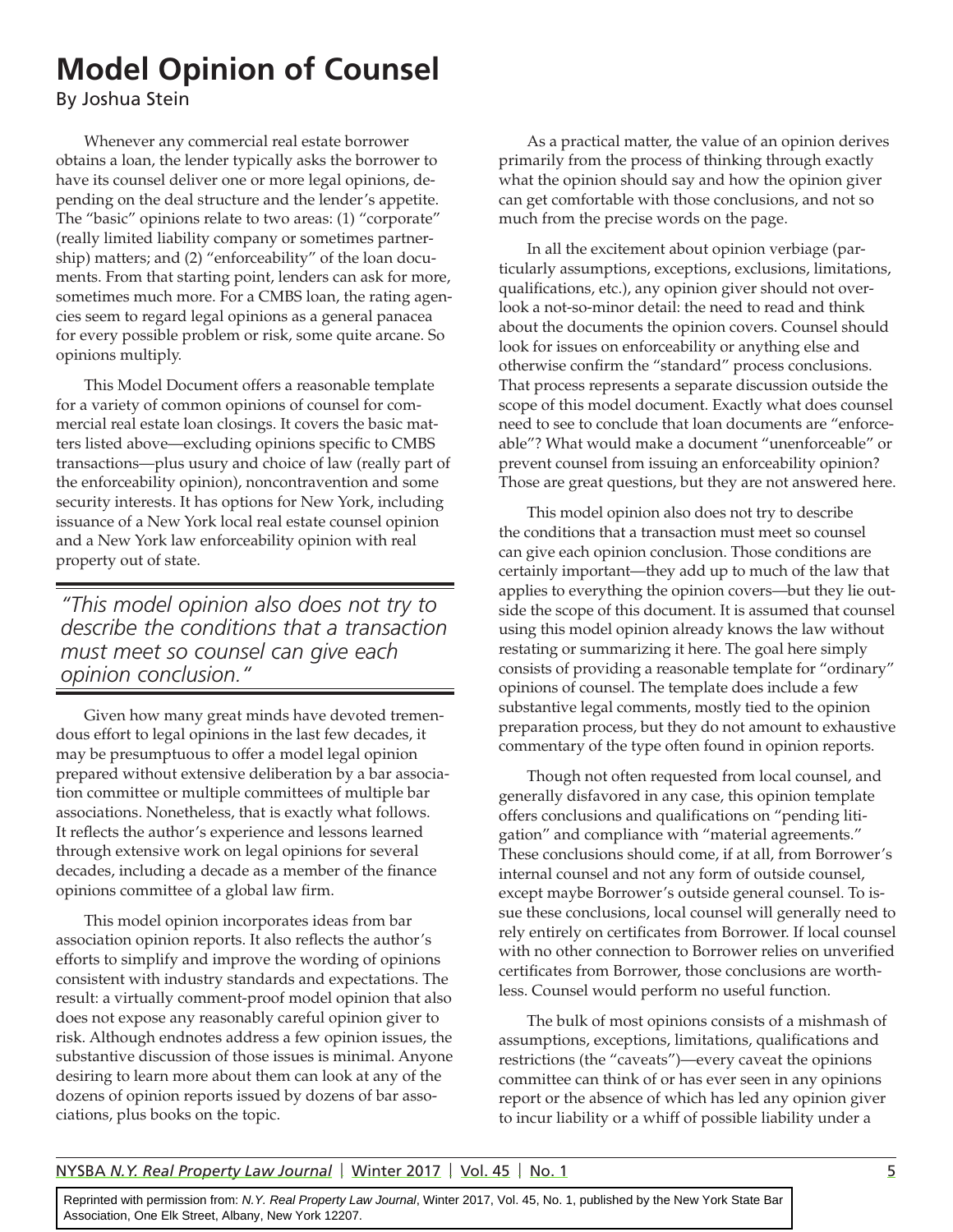legal opinion. This model opinion seeks to impose some order on that accumulation to help opinion givers and recipients think through what might and might not make sense in a particular case. As a first step, this model opinion collects each category of caveats separately. The user will need to exercise judgment to decide which caveats to keep or delete. Endnotes offer a bit of guidance.

Opinions often tie particular caveats to particular conclusions, particularly the enforceability conclusions. That practice may feel very precise and careful. But it creates a risk that the opinion giver might fail to tie a particular caveat to a particular conclusion to which it should have been tied. For example, suppose paragraph 2 consists of an enforceability conclusion on Borrower. The caveats can refer to paragraph 2. Later, though, the parties might add paragraph 3 with a separate enforceability conclusion on Guarantor. The opinion giver might forget to tie the caveats to the newly added conclusion.<sup>1</sup> Hence this model opinion refrains from tying caveats to conclusions. All caveats apply to all conclusions. That varies from the typical expectation that the caveats will tie only to the enforceability conclusion. But why shouldn't they apply to all conclusions? If an opinion recipient wants to see more tying, the opinion giver can add some rope. It adds no value while creating risk. But some people like rope.

This opinion seeks to apply principles of Plain English writing: short and direct sentences, verbs, ordinary words, active voice, not too many parentheses, basic principles expressed before their exceptions and presentation of concepts in an orderly and logical way. Sometimes the result doesn't sound like "the usual wording." Lawyers often don't like that. They feel more comfortable doing everything exactly as it has always been done, whether or not some other way might be better. The author favors improvement over time, accomplished carefully and thoughtfully.

When counsel other than the borrower's main closing counsel (typically loan counsel) issues an opinion, that can require some coordination. In the worst case, local counsel will refuse to allow its opinion to be released until it has seen complete, final and fully executed documents. In other cases, local counsel may establish elaborate escrow mechanisms for release of the signed opinion, as if it has extraordinary value and must be guarded like the Crown Jewels. The author prefers not to stand on ceremony about any of this.

Instead, counsel should deliver the signed opinion with the same level of formality, if any, that would apply to delivering any other signed closing document to trusted counsel for another party. If one does not have confidence in that counsel to handle these matters professionally, then why would one expect that counsel not to substitute pages without authorization, or otherwise

misbehave? And if one has any such doubts, one should probably decline the assignment entirely.

Along similar lines, the Marc Dreier drama<sup>2</sup> demonstrated the risks of acting "just" as an opinion giver, especially on due authorization and execution, in a transaction where one has no other involvement. An opinion giver may want to decline that role, or at least ask questions before proceeding.<sup>3</sup>

*"Any law firm should keep an organized record of opinions issued with details on who did the background work to assure each opinion was correct."*

To accommodate the typical chaos of a transaction— "just this one time we're really in a hurry" —counsel will usually need to send out a draft opinion without having fully reviewed the documents, with the idea that if any issues appear the parties will deal with them. As a practical matter, if the documents raise issues, they will more likely lead to changes to the documents than changes to the opinion, so the practice of sending out the opinion before reading the documents makes sense. The opinion giver just needs to remember to pay attention to the documents, identify and raise any concerns and make sure they get addressed.

This model opinion arose out of many transactions where the author and his colleagues at Joshua Stein PLLC acted as New York counsel or borrower's closing counsel with documents governed by New York law. Use in other states will require significant adjustment and checking.

Instructions and comments to the user appear in the endnotes.

This model opinion has no internal section crossreferences. They just cause mischief.

The template opinion has a table of contents and an index of defined terms, originally just for pedagogical reasons but ultimately for reader convenience, after the signature page. The template opinion uses a coordinated section numbering system, to better highlight building blocks and structure. Both measures described in this paragraph are "off market" but helpful.

If the user keeps the index of defined terms, then any changes or additions to defined terms should be suitably marked for that index.

Any law firm should keep an organized record of opinions issued with details on who did the background work to assure each opinion was correct. This can include preparing a backup memo to support the opinion conclusions.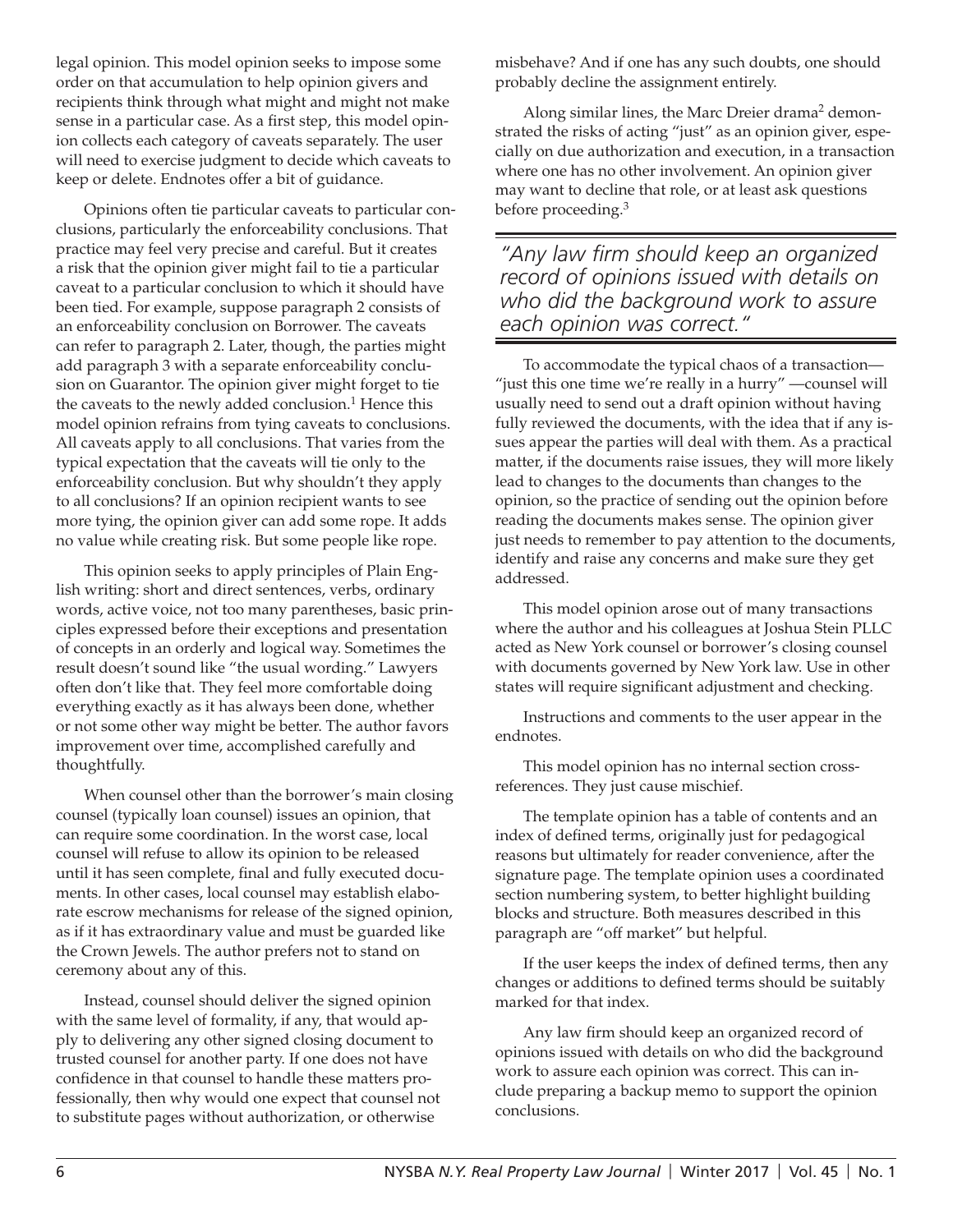# **MODEL OPINION OF COUNSEL**

# **TABLE OF CONTENTS**

| $\mathbf{1}$ . |  |
|----------------|--|
| 2.             |  |
| 3.             |  |
| 4.             |  |
| 5.             |  |
| 6.             |  |
| 7.             |  |
| 8.             |  |
| 9.             |  |
| 10.            |  |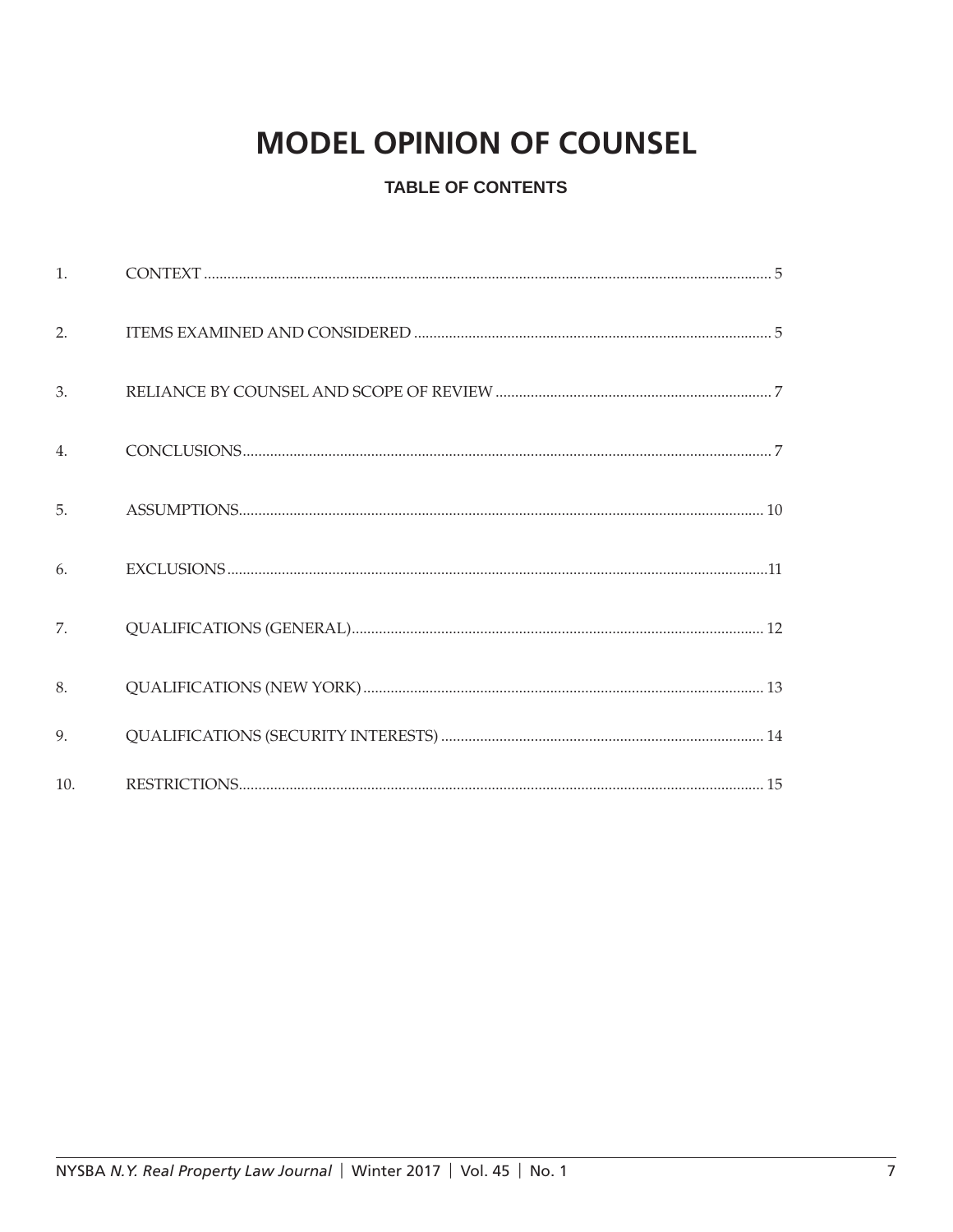## **[LETTERHEAD OF COUNSEL]**

 $\frac{1}{201}$ , 201 $\frac{1}{201}$  (the "Closing Date")

\_\_\_\_\_\_\_\_\_\_\_\_\_\_\_, as Administrative Agent for the Lenders (in that capacity, "Administrative  $\overline{\text{Agent"}}$ <sup>4</sup> \_\_\_\_\_\_\_\_\_\_\_\_\_\_\_\_\_\_\_\_\_\_\_\_\_\_

> *Loan of \$\_\_\_\_\_\_\_\_\_\_\_\_\_ (the "Loan") Referring to Premises (the "Premises") Located at \_\_\_\_\_\_\_\_\_\_\_\_\_\_\_\_\_ in State of \_\_\_\_\_\_\_\_\_\_\_\_ (the "Real Property Jurisdiction"5 ) – File No. \_\_\_*

Ladies and Gentlemen:

\_\_\_\_\_\_\_\_\_\_\_\_\_\_\_\_\_\_\_\_\_\_\_\_\_\_ \_\_\_\_\_\_\_\_\_\_\_\_\_\_\_\_\_\_\_\_\_\_\_\_\_\_

### **1. CONTEXT**

We have acted as special<sup>6</sup> counsel in the State of New York (the "State") to these parties ("Borrower Parties"):

|      | ("Borrower");                      |
|------|------------------------------------|
| 1.2. | , Borrower's sole member;          |
| 1.3. | , an individual ("Guarantor"); and |
|      | ("Manager").                       |

Borrower Parties asked us to give you this opinion to meet [the condition in Loan Agreement § l [your Loan requirements]. In this opinion: (a) definitions in the Loan Agreement apply except where this opinion defines a term<sup>8</sup>; (b) we may use a term before defining it; and (c) "Loan Activities" means execution and delivery of the Loan Documents and Borrower's borrowing and repaying the Loan. An index of defined terms follows the signature page.<sup>9</sup>

## **2. ITEMS CONSIDERED**

We considered matters of fact and questions of law as appropriate to support this opinion. We reviewed, among other things:

2.1. Loan Documents. These documents (the "Loan Documents"), all dated as of the Closing Date and entered into between Borrower and (or from Borrower to) Administrative Agent except as stated: $10<sup>10</sup>$ 

2.1.1. Loan Agreement ("Loan Agreement");

2.1.2. Promissory Note ("Note");

2.1.3. Security Agreement ("Security Agreement");

2.1.4. Mortgage, Assignment of Leases and Rents, Security Agreement and Fixture Financing Statement ("Mortgage"), which we have been advised will be submitted for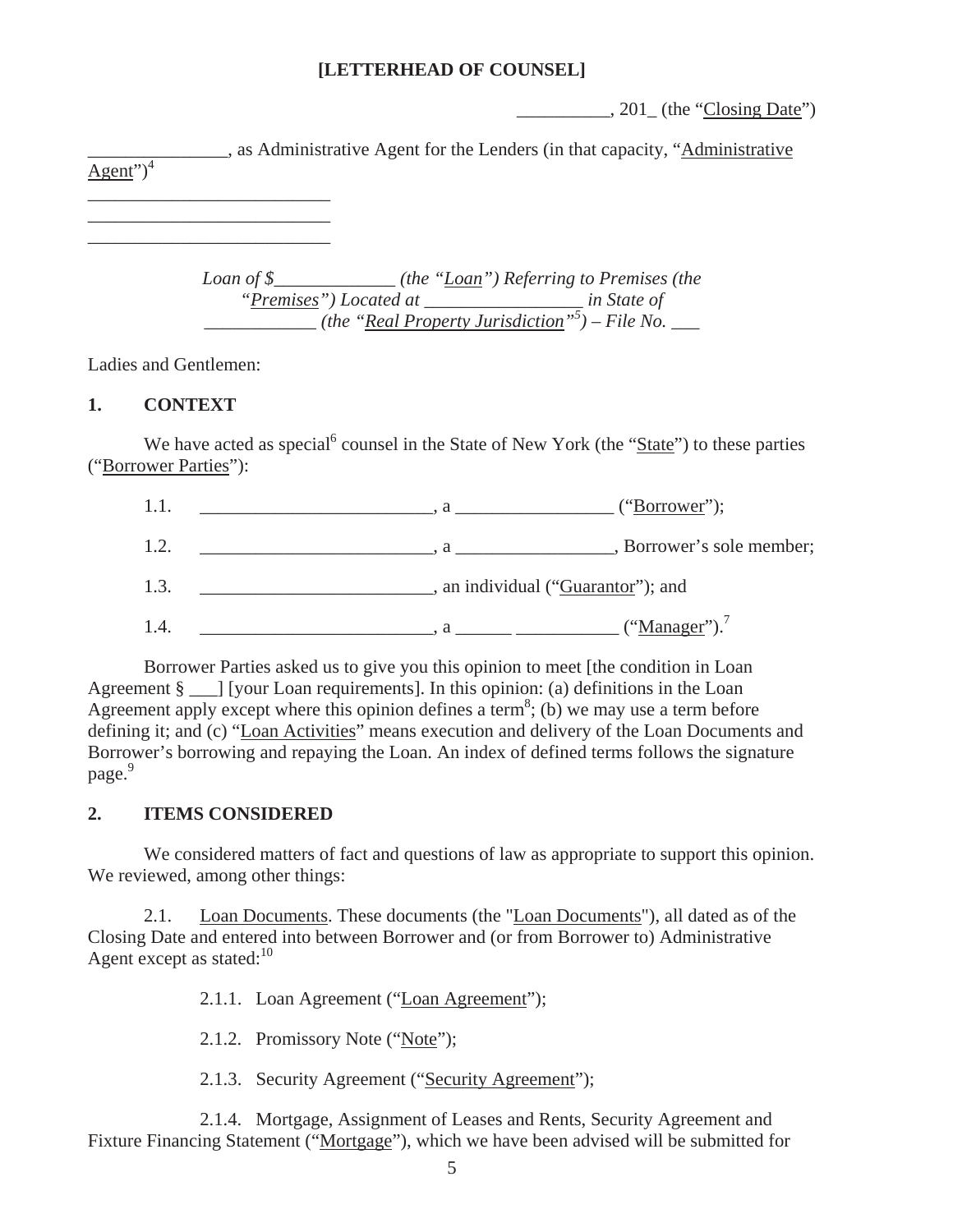recording in the real property records of  $\frac{1}{\text{mean} \cdot \text{mean} \cdot \text{mean} \cdot \text{mean} \cdot \text{mean} \cdot \text{mean} \cdot \text{mean} \cdot \text{mean} \cdot \text{mean} \cdot \text{mean} \cdot \text{mean} \cdot \text{mean} \cdot \text{mean} \cdot \text{mean} \cdot \text{mean} \cdot \text{mean} \cdot \text{mean} \cdot \text{mean} \cdot \text{mean} \cdot \text{mean} \cdot \text{mean} \cdot \text{mean} \cdot \text{mean} \cdot \text{mean} \cdot \text{mean}$ Real Property Jurisdiction, describing certain real and personal property (the "Mortgaged Property $\overline{N}$ <sup>12</sup>);

2.1.5. Assignment of Leases and Rents, to be submitted for recording in the Real Property Records (with the Mortgage [and the Fixture Filing], the "Real Property Documents"<sup>13</sup>);

2.1.6. Cash Management Agreement among Borrower, Administrative Agent and Manager;

2.1.7. Deposit Account Control Agreement (the "DACA") among Borrower, Administrative Agent, Manager and \_\_\_\_\_\_\_\_\_\_\_\_\_\_ ("Cash Bank");

2.1.8. Environmental Indemnity Agreement made by Borrower and Guarantor to Administrative Agent as Indemnitee;

2.1.9. Guaranty of Recourse Obligations from Guarantor to Administrative Agent; and

2.1.10. \_\_\_\_\_\_\_\_\_\_\_\_\_\_\_\_\_\_\_\_\_\_\_.

2.2. Organizational Documents. These documents for Borrower [, certain of Borrower's direct and indirect constituents,] and \_\_\_\_\_\_ (the "Organizational Documents"):<sup>14</sup>

2.2.1. Borrower's filed certificate of formation dated \_\_\_\_\_\_ as amended \_\_\_\_\_ and  $\qquad$ :

2.2.2. Borrower's operating agreement dated \_\_\_\_\_\_\_ as amended \_\_\_\_\_ and

 $\overline{\phantom{a}}$ 

2.2.3. Borrower's certificate of limited partnership dated \_\_\_\_\_\_ as amended  $\frac{\ldots}{\ldots}$  and  $\frac{\ldots}{\ldots}$ ;

2.2.4. Borrower's agreement of limited partnership dated as amended  $\frac{\ldots}{\ldots}$  and  $\ldots$ ;

2.2.5. Borrower's good standing certificate dated  $\cdot$ <sup>15</sup>

2.2.6. Officer's Certificate dated \_\_\_\_\_\_; and

2.2.7. Consent dated  $\_\_\_\$ , signed by  $\_\_\_\_\$ .

2.3. Material Agreements. Only those agreements and instruments that evidence or secure each Borrower Party's indebtedness for borrowed money (or that are otherwise material to a Borrower Party) as listed in the Officer's Certificate (the "Material Agreements").<sup>16</sup>

2.4. Financing Statements. Photocopy(ies) of these UCC-1 financing statement(s) naming Borrower as debtor and Administrative Agent as secured party ("Secured Party"), with all schedules and exhibits, copies of which are attached as  $\frac{Exhibit}{Exhibit}$ ,  $\frac{17}{17}$  each intended to be filed in the office indicated below (the "Central Filing Office"<sup>18</sup>) for the state indicated (collectively, the "Financing Statements"):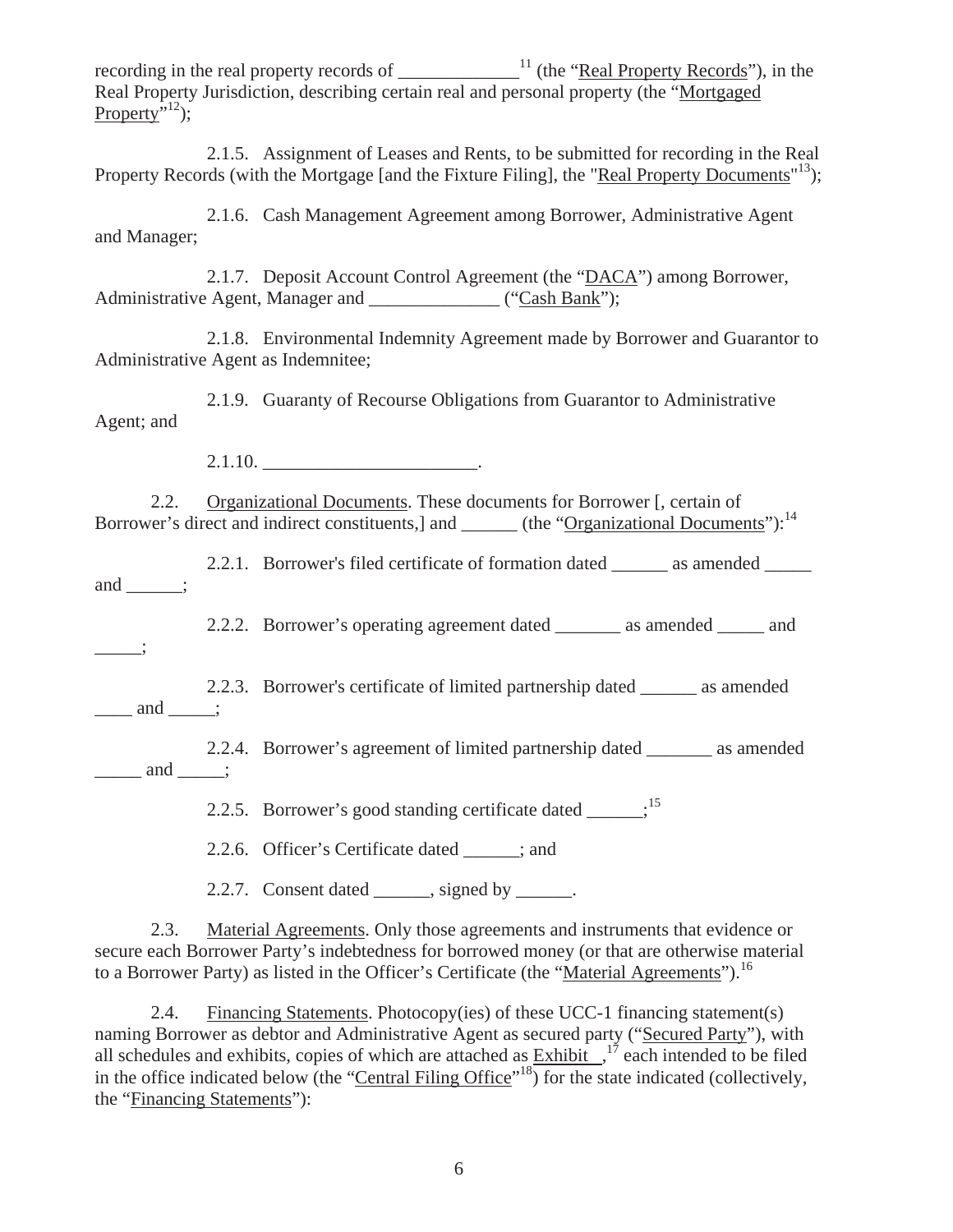2.4.1. Financing Statement to be filed with Secretary of State ("SOS") of the State; and

2.4.2. Financing statement to be filed with SOS of \_\_\_\_\_.

2.5. Fixture Filing. Photocopy of a UCC-1 financing statement naming Borrower as debtor and Secured Party as secured party, with all schedules and exhibits, referring to goods that are or may become fixtures under State UCC  $\S 9-102(a)(41)$  ("Fixtures"), a copy of which is attached as Exhibit, intended to be filed in the Real Property Records (the "Fixture Filing").<sup>19</sup>

 $2.6.$   $^{20}$ 

## **3. RELIANCE BY COUNSEL AND SCOPE OF REVIEW**

With your consent, we relied on all the foregoing and, for some factual matters: (1) representations and warranties in the Loan Documents;<sup>21</sup> (2) statements in the Organizational Documents; and (3) certificates of Borrower Parties' officer(s) and of government officials, as of recent date. We have not independently verified those factual matters. We have no reason to believe any of these documents are inaccurate.<sup>22</sup> We have not obtained datedowns of any Organizational Documents filed with any SOS beyond the certificates recited above.<sup>23</sup>

Where we make a statement "to our knowledge," or with a similar qualification, we mean that the attorneys in this law practice who reviewed the Loan Documents and prepared this opinion have no current actual knowledge of any inaccuracy. Except where we state otherwise, we have not independently investigated the accuracy of any such statement.

We are admitted to practice law only in the State. We opine on only these laws (the "Included Laws"): (1) United States federal law<sup>24</sup>; (2) internal law of the State [excluding any law on choice of law<sup>25</sup>]; (3) recording requirements for the Real Property Records (the "Recording Requirements"); (4) only for our Borrower Status Conclusion and our Execution and Delivery Conclusion, the Delaware Limited Liability Company Act, Delaware Code Title 6 Chapter 18 ("DLLCA") and Delaware Revised Uniform Limited Partnership Act, Delaware Code Title 6, Chapter 17 ("DRULPA") (DLLCA and DRUPLA, together, "Delaware Corporate Law")<sup>26</sup>; and (5) only for our Perfection by Filing Conclusion, the Delaware Uniform Commercial Code, Delaware Code Title 6 Article 9 (the "Delaware UCC").<sup>27</sup>

To the extent we opine on the Delaware UCC or Delaware Corporate Law, we do so based only on that statute as published on or about the Closing Date on the State of Delaware website (http://delcode.delaware.gov), without regard to regulations or judicial interpretations.<sup>28</sup> We are not licensed in Delaware.

In this opinion, "UCC" means: (1) if preceded by a state's name, the Uniform Commercial Code in that state<sup>29</sup>; and (2) otherwise, whatever Uniform Commercial Code applies.

## **4. CONCLUSIONS**

Subject to the foregoing and the further matters in this opinion, we opine that, as of the Closing Date:

4.1. Borrower Status. Borrower is a validly existing [limited liability company/limited partnership] under the law of law of with company power and authority to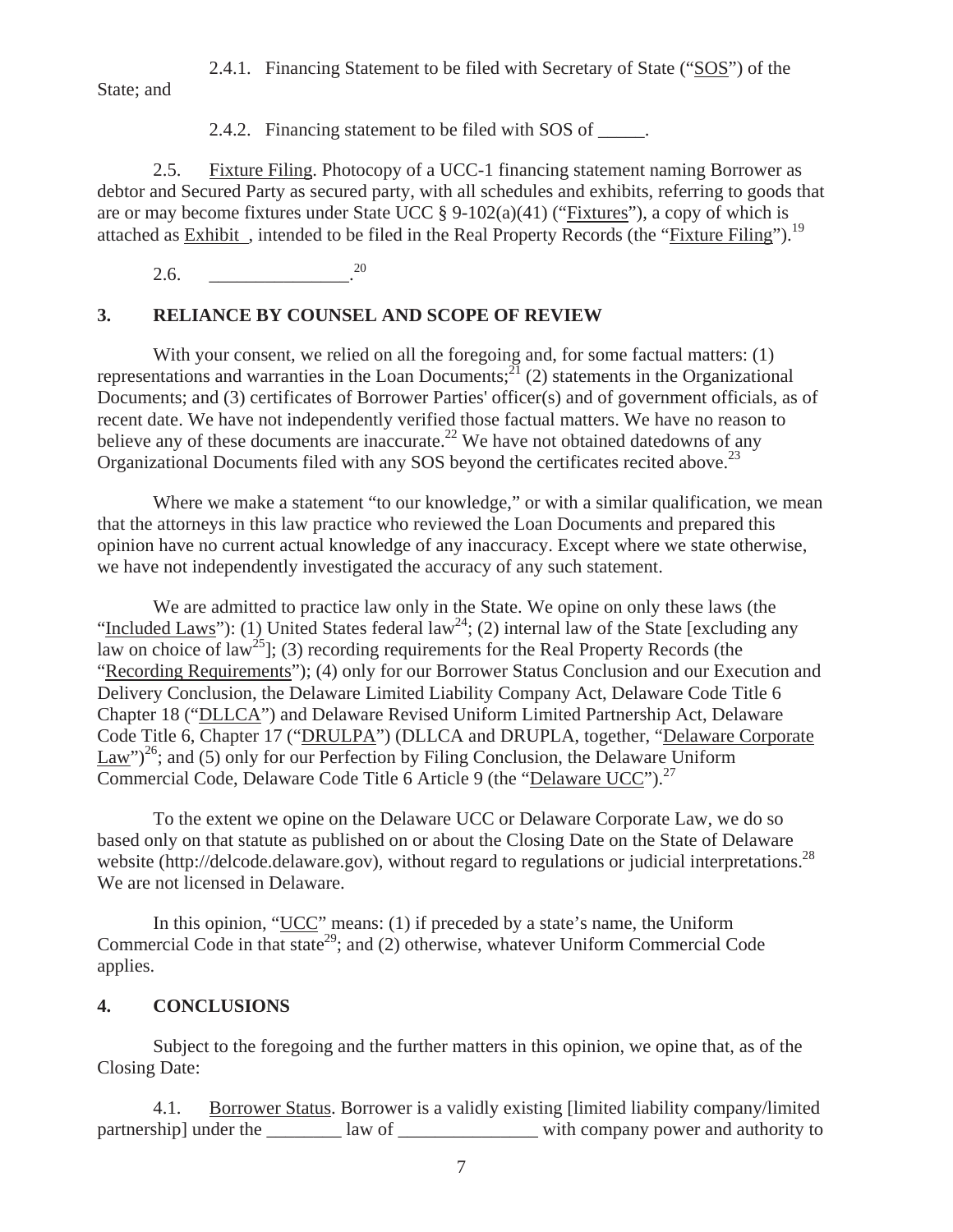conduct the Loan Activities. Based solely on certificates from public officials, Borrower is in good standing under the laws of \_\_\_\_\_ and qualified to do business in \_\_\_\_\_\_\_\_\_\_\_. (We refer to this paragraph as our "Borrower Status Conclusion.")

4.2. Execution and Delivery. Each Borrower Party's execution, delivery and performance of the Loan Documents to which it is a party are within that Borrower Party's company powers and have been duly authorized by all necessary action of that Borrower Party. (We refer to this paragraph as our "Execution and Delivery Conclusion.")

4.3. Enforceability. To the extent New York law governs, each Loan Document is a valid and binding obligation of each Borrower Party that is a party to that Loan Document, enforceable against that Borrower Party in accordance with its terms (our "Enforceability Conclusion"). $30$ 

4.4. Usury. Without limiting our Enforceability Conclusion, the Loan Documents violate no law on usury, interest rates or compound interest.<sup>31</sup>

4.5. Choice of New York Law. Without limiting our Enforceability Conclusion, a New York state court, or a federal court applying New York law, should<sup>32</sup> enforce any contractual choice of New York law or venue in the Loan Documents.<sup>33</sup>

4.6. Noncontravention. The Loan Activities of the Borrower Parties do not do any of the following (collectively, our "Noncontravention Conclusion"):

4.6.1. Organizational Documents. Violate any Organizational Document (our "No-Violation-of-Org-Docs Conclusion");

4.6.2. Violation of Law. Violate any Included Law that applies to any Borrower Party (our "No-Violation-of-Law Conclusion");

4.6.3. Government Approvals. Require any Borrower Party to obtain any consent, approval or authorization from or make any registration, declaration or filing with any Government Authority (a "Government Approval"), on or before the Closing Date, except any Government Approval: (1) necessary to perfect or protect Administrative Agent's security interests; or (2) already obtained or accomplished (our "No-Government-Approval Conclusion") $34$ ; or

4.6.4. Material Agreements. Result in a breach or default under any Material Agreement (our "Material Agreements Conclusion").<sup>35</sup>

4.7. Qualification of Borrower. Borrower is qualified to do business [and in good standing] [as a foreign entity] in the State.

4.8. Mortgage UCC Attachment Conclusion. The Mortgage creates, in favor of Administrative Agent as secured party, a security interest in Borrower's rights in that part of the Mortgaged Property described in Mortgage § \_\_ in which Borrower has rights and a security interest may be created under State UCC Article 9, including Fixtures (the "Mortgage UCC Collateral"). That security interest secures the Obligations.<sup>36</sup> (We refer to this paragraph as our "Mortgage UCC Attachment Conclusion.")

4.9. Account Collateral Attachment.<sup>37</sup> The Security Agreement creates a UCC security interest in favor of Administrative Agent in Borrower's rights in the Account Collateral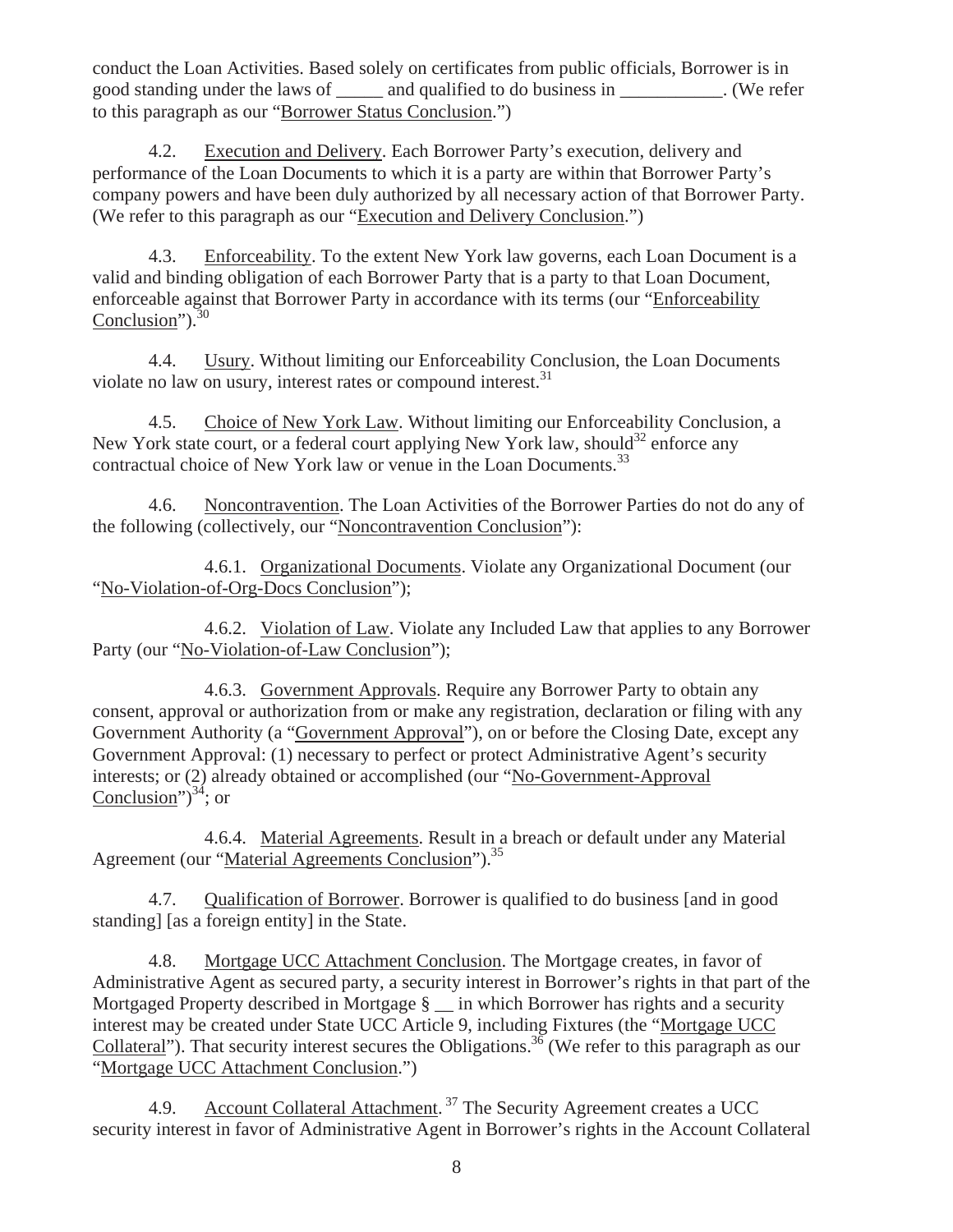under the Security Agreement. The Cash Management Agreement creates in favor of Administrative Agent a security interest in Borrower's rights in the Cash Management Account under the Cash Management Agreement, account number \_\_\_\_\_\_\_\_\_\_\_ maintained by Cash Bank and its subaccounts. That security interest secures the Obligations. (We refer to this paragraph as our "Account Collateral Attachment Conclusion.")

4.10. Perfection by Filing Conclusion. The Financing Statement is in appropriate form to file in the State's Central Filing Office. Upon proper filing of the Financing Statement there, Secured Party's security interest in Borrower's rights in the Mortgage UCC Collateral described in the Financing Statement<sup>38</sup> will be perfected to the extent a security interest in that collateral can be perfected under the State UCC by filing a financing statement in that Central Filing Office. (We refer to this paragraph as our "Perfection by Filing Conclusion.")

4.11. Fixtures Perfection Conclusion. Upon proper recording and indexing of the Mortgage against the Real Property in the Real Property Records, Administrative Agent's security interest in Borrower's rights in the Fixtures that are, or are to become, affixed to any Real Property constituting Mortgaged Property (the "Pledged Fixtures") will be perfected to the extent a security interest in the Pledged Fixtures can be perfected under the State UCC by recording a mortgage in the Real Property Records.<sup>39</sup> (We refer to this paragraph as our "Fixtures" Perfection Conclusion.")

*[The previous Conclusion and the next Conclusion are alternative paragraphs. See commentary in endnotes.]* 

4.12. Fixtures Perfection Conclusion. The Fixture Filing is in appropriate form to file (or record) in the Real Property Records. Upon proper filing (or recording) and indexing of the Fixture Filing in the Real Property Records, Secured Party's security interest in Borrower's rights in that part of the Mortgaged Property consisting of Fixtures located on the real property described in Exhibit to the Fixture Filing will be perfected to the extent a security interest in those Fixtures can be perfected under the State UCC by filing (or recording) a financing statement for Fixtures in the Real Property Records.<sup>40</sup> (We refer to this paragraph as our "Fixtures Perfection Conclusion.")

4.13. Account Perfection Conclusion. To the extent the Collateral consists of one or more "deposit accounts" under UCC  $\S 9-102(a)(29)^{41}$  (each a "Deposit Account"), the DACA perfects Administrative Agent's security interest in Borrower's rights in those Deposit Accounts, when they hold funds. (We refer to this paragraph as our "Account Perfection Conclusion.")

4.14. Proper Form to Record. The Real Property Documents are in proper form to record in the Real Property Records, $42$  if accompanied by all required affidavits, tax returns, cover pages and other deliveries, all in proper form and executed and acknowledged as required and accompanied by proper payment of mortgage recording tax, on which we do not opine.

4.15. Mortgage Form Conclusion.<sup>43</sup> The form of the Mortgage is sufficient to create a valid lien<sup>44</sup> on Borrower's right, title and interest in any Mortgaged Property that constitutes real property [except Fixtures]<sup>45</sup> (the "Real Property"). The recording and proper indexing of the Mortgage in the Real Property Records<sup>46</sup> constitutes the only filing or recording necessary to give later purchasers and mortgagees of the Real Property constructive notice of any lien the Mortgage creates on the Real Property. No other recording, filing, re-recording or refiling is necessary to maintain any such lien on the Real Property. (We refer to this paragraph as our "Mortgage Form Conclusion.")<sup>47</sup>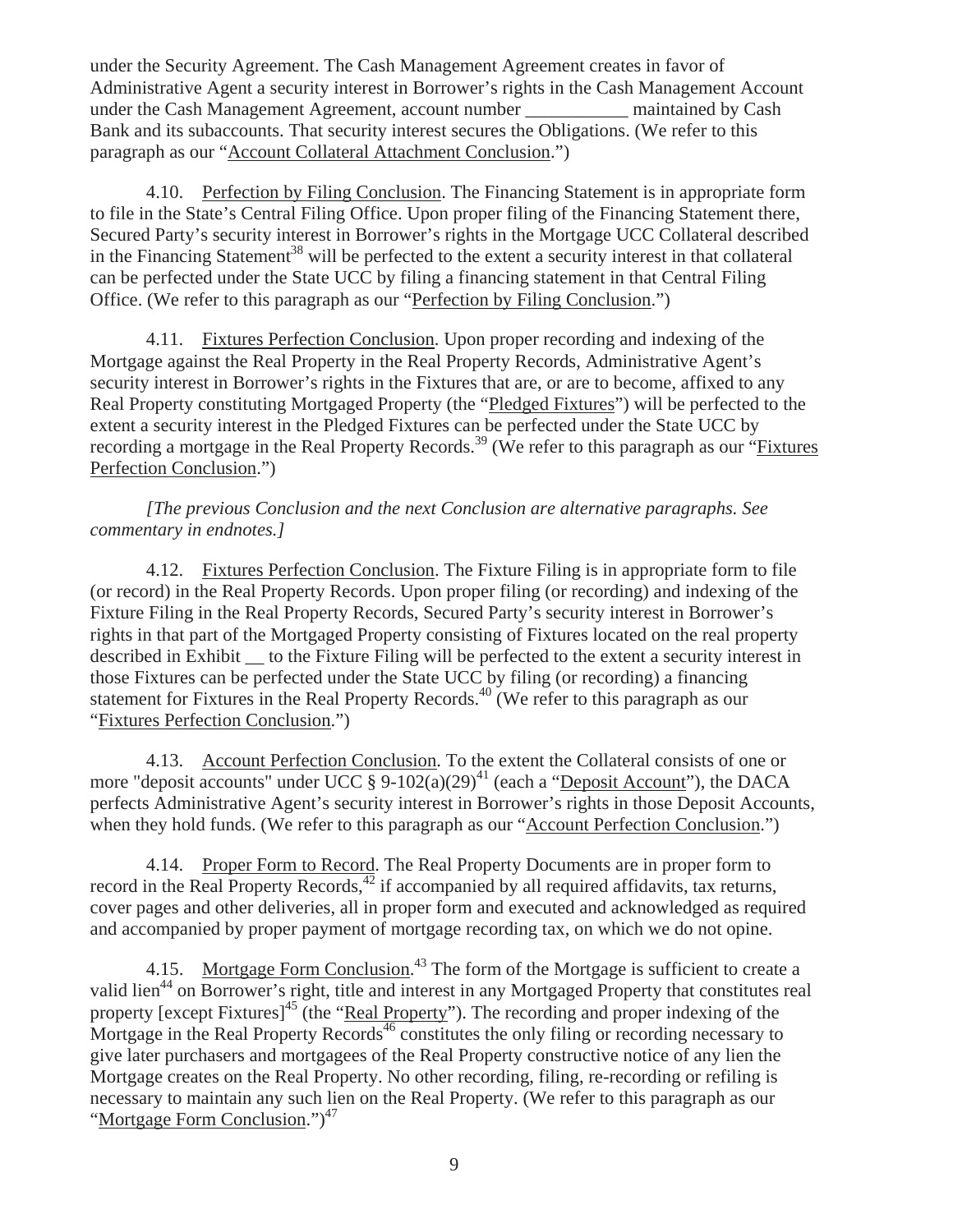4.16. Mortgage Tax Conclusion. The Real Property Jurisdiction imposes no documentary, filing, intangible, mortgage, note, privilege, recording or stamp tax (or other tax or fee) on delivery, execution, filing or recording of any Real Property Document, except these, on which we express no opinion: (i) nominal recording fees; (ii) any tax or fee imposed by local ordinance; (iii) transfer taxes on any transfer of title, including by foreclosure or deed in lieu and (iv) New York mortgage recording tax. We express no opinion on any business license, franchise, income, sales, withholding or other tax that may result from the Loan Activities, Loan Document enforcement or any other matter arising from the Loan Documents. (We refer to this paragraph as our "Mortgage Tax Conclusion.")<sup>48</sup>

4.17. Pending Litigation. Except as the Officer's Certificate discloses, we have no actual knowledge of any outstanding judgment or pending or threatened claim or litigation against any Borrower Party, which judgment, claim or litigation would materially adversely affect or impair the Loan Documents or the Loan Activities. (We refer to this paragraph as our "Pending Litigation Conclusion."<sup>49</sup>

Our preceding conclusions are subject to these further assumptions, exclusions, qualifications and restrictions: $50$ 

## **5. ASSUMPTIONS**

5.1. Entity Matters. We assume each party to the Loan Documents, including<sup>51</sup> each Borrower Party and Cash Bank: (1) is a legally recognized entity, duly formed and validly existing under the laws of a state of the United States, with power and authority to undertake its Loan Activities; and (2) has duly authorized, executed and delivered the Loan Documents to which it is a party.

5.2. Enforceability Against Others. We assume the Loan Documents constitute legally valid and binding obligations of all parties, except Borrower Parties, enforceable against each in accordance with their terms.

5.3. Noncontravention. [Except as we state in our Noncontravention Conclusion,  $52$ ] we assume the Loan Activities of all parties, including Borrower Parties, do not violate any: (1) Excluded Law; (2) organizational documents; (3) agreement or instrument by which a party is bound; (4) court or governmental order; or (5) requirement, under any Excluded Law, to make or obtain any Government Approval.

5.4. Administrative Agent and Lenders. We assume Administrative Agent and each Lender: (1) has qualified to do business in New York, the United States and the Real Property Jurisdiction; and (2) is legally authorized and empowered to make the Loan and receive, hold and enforce the Loan Documents.

5.5. Guarantor. We assume Guarantor is legally competent to become obligated under, execute, deliver and perform its obligations under the Loan Documents to which it is a party.<sup>53</sup>

5.6. Loan Document Matters. We assume all: (1) conditions precedent in the Loan Documents except delivery of this opinion have been satisfied or waived; and (2) rights and remedies in the Loan Documents were granted without fraud or duress<sup>54</sup> or intent to hinder, delay or defeat any rights of any creditor of any Borrower Party.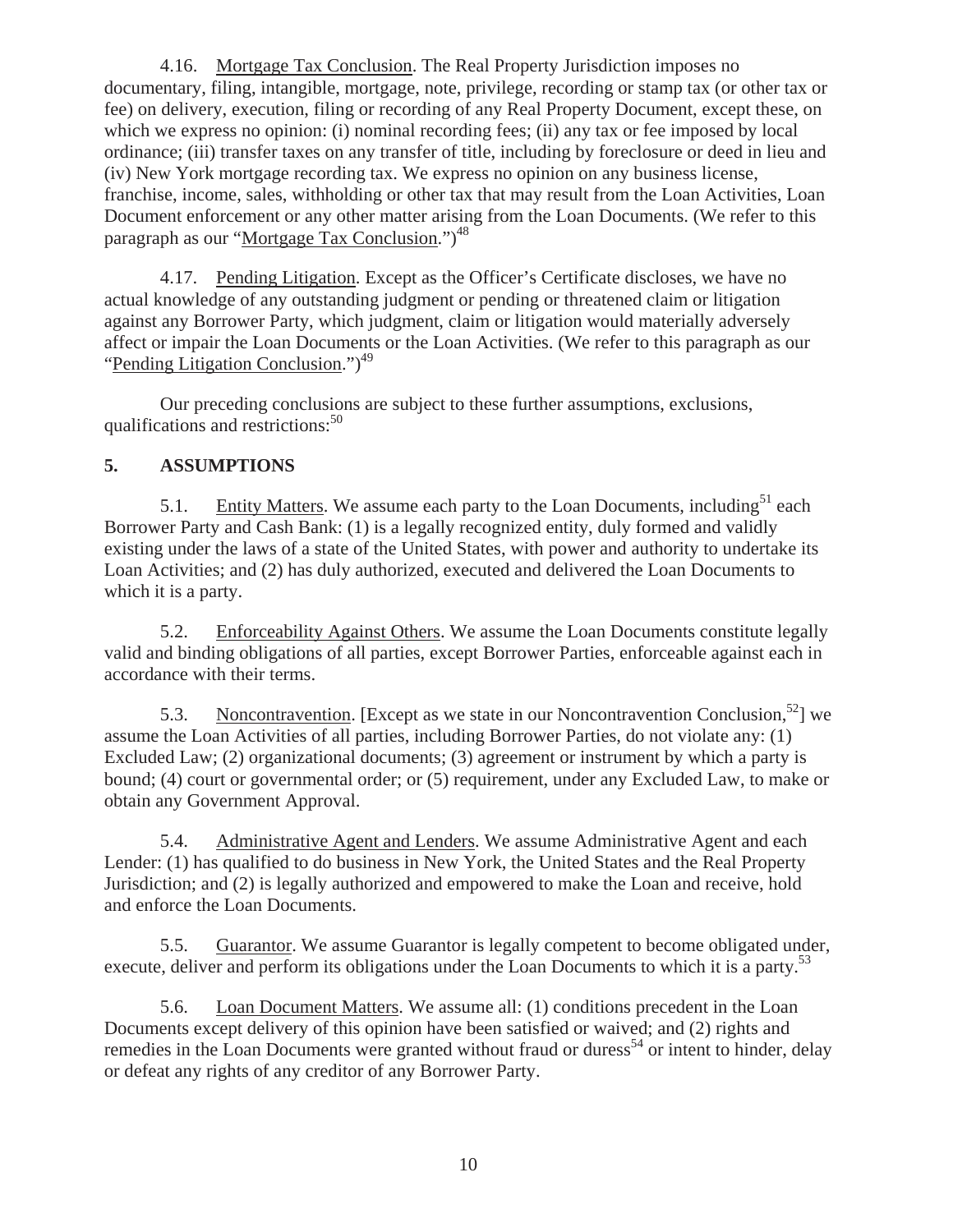5.7. Other Opinion(s). We understand you are receiving the opinion of  $\_\_\_$  on  $\_\_\_$ law and the opinion of on We express no opinion on any matter those opinions address. To the extent any such matter is necessary to our conclusions, we assume it.<sup>55</sup>

5.8. Real Property. We assume: (1) the Real Property is located in the geographic areas the Real Property Records cover; (2) the Loan Documents adequately, accurately and completely describe the Real Property; and (3) Borrower has or will have a record interest in the Real Property when the Real Property Documents are recorded.<sup>56</sup>

5.9. Accuracy/Completeness. We assume each document or certificate, including those from public officials, submitted to us for review or reliance is: (1) accurate, complete and correct; (2) an authentic original if it looks like an original; and (3) an authentic copy if it looks like a copy. We assume all signatures are genuine. We assume all documents were executed and delivered in substantially the same form we last received.<sup>57</sup>

5.10. Amendment of Original Documents.<sup>58</sup> Some Loan Documents amend, restate or modify documents previously signed (the "Original Documents"). We did not represent any parties to the Original Documents (collectively, "Original Parties") for the Original Documents. We assume: (a) all assumptions and conclusions we state in this opinion on the Loan Documents are accurate as they relate to the Original Documents; (b) the Original Documents remain in full force and effect; (c) no act or omission of any Original Party has impaired or waived any term of any Original Document or its enforceability; and (d) Administrative Agent and the Lenders hold the Original Documents.

5.11. Bankruptcy Approvals. We assume all necessary bankruptcy court approvals for Borrower's acquisition of the Mortgaged Property have been obtained, are valid, in full force and effect and not subject to appeal and fully authorize this transaction. We did not review them.<sup>59</sup>

# **6. EXCLUSIONS**

6.1. Certain Clauses. We express no opinion on enforceability of any: (i) consent to, or restriction on, judicial relief, jurisdiction or venue, except any express submission to New York law and jurisdiction<sup>60</sup>; (ii) advance waiver of claims, defenses, rights granted by law or notice, opportunity for hearing, evidentiary requirements, statutes of limitation, trial by jury or at law or other procedural rights; (iii) provision for exclusivity, election or cumulation of rights or remedies; (iv) restriction on non-written modifications and waivers; (v) provision authorizing or validating conclusive or discretionary determinations; (vi) grant of setoff rights; (vii) provision that a guarantor is liable as a primary obligor and not as a surety; (viii) provision for payment of attorneys' fees if it violates law or public policy; (ix) proxy, power or trust, including any power of attorney or appointment of an attorney in fact; (x) provision prohibiting, restricting or requiring consent to assignment or transfer of any right or property; (xi) provision for liquidated damages, default interest, late charges, monetary penalties, prepayment or make-whole premiums or other economic remedies; (xii) power of sale remedy in the Mortgage; (xiii) provisions stating that contingent obligations survive repayment of the Loan or exercise of remedies after default; or (xiv) provision that makes a Guarantor personally liable if a Borrower Party defends against Loan enforcement, absent an exception for good faith defenses.

6.2. Excluded Laws. We express no opinion on these laws (the "Excluded Laws"): (1) any Delaware law except Delaware Corporate Law [and the Delaware UCC]; (2) the law of any jurisdiction we do not mention in the definition of Included Laws; (3) zoning, land use or environmental law; (4) laws, ordinances, codes and other requirements of any municipality, agency or other political subdivision of any state or commonwealth, including the State, except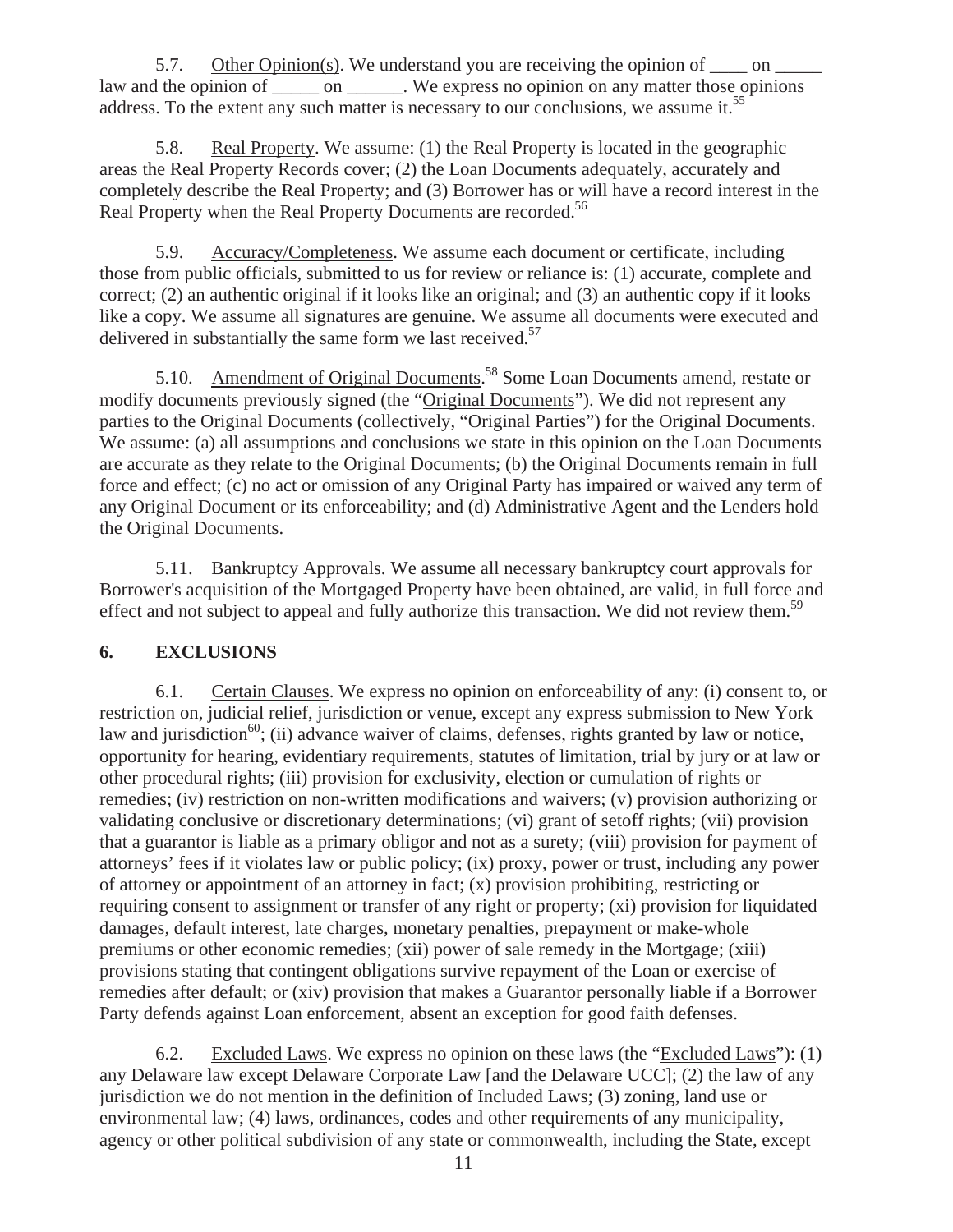Recording Requirements; (5) securities law, bank or other lender regulatory law, tax law, antitrust or trade regulation law, insolvency or fraudulent transfer law, bankruptcy law, margin regulations, NASD or NYSE rules, pension or employee benefit law (including ERISA), compliance with fiduciary duty requirements and other laws not customarily recognized as applying to general business organizations engaged in transactions like the Loan; or (6) any law or regulation that applies because of anyone's legal or regulatory status.<sup>61</sup>

6.3. Security Interests. [Except to the extent of (1) any Conclusion the defined term for which includes the word "Attachment" or the word "Perfection"; and (2) our Mortgage Form Conclusion, to the extent it addresses attachment of any UCC security interest ("(1)" and "(2)," each, a "Security Interest Conclusion"),  $^{62}$ ] we express no opinion on attachment, creation, existence, perfection, priority or validity of any security interest.

6.4. Property Matters. We express no opinion on: (1) ownership of, title to or any rights or interests in the Mortgaged Property (or any exceptions to ownership or title) or anything else the Real Property Records might disclose; or (2) accuracy, adequacy or completeness of any categorization, classification or description of property.

6.5. Liens; Licenses; Certain Clauses. We express no opinion on (1) whether any Real Property Document actually creates any lien, security interest or other interest in or affecting any Real Property [except Pledged Fixtures]<sup>63</sup>; (2) any business license, franchise, income, sales, transfer, withholding or other tax, or reassessment for real estate taxes, that may result from any Loan Activities or Loan Document enforcement; or (3) enforceability against third parties of any "after-acquired property" or "dragnet" clause in any Loan Document.

6.6. Cash Bank. We are not counsel to and we have no relationship with Cash Bank.<sup>64</sup>

6.7. Out of State Real Property. For any real property security outside the State, we express no opinion on: (a) whether a court in the State would or could entertain any action: (i) to enforce any real property remedy, including any preliminary remedy such as appointment of a receiver or any other remedy arising from, relating to or governed by real property law; (ii) to affect title to or possession or occupancy; or (iii) otherwise of a nature requiring jurisdiction over real property; or (b) which provisions of the Real Property Documents the law of the Real Property Jurisdiction would govern.

# **7. QUALIFICATIONS (GENERAL)**

7.1. Generic Limitations. We note the effect of the following (the "Generic Limitations"): (1) bankruptcy, fraudulent transfer, insolvency, moratorium, preference, reorganization, and other similar laws relating to or affecting creditors' rights or remedies; (2) general principles of equity, whether considered in a proceeding in equity or at law, including possible unavailability of specific performance or injunctive relief and possible limitations on enforcement of full recourse "carveout guaranties" triggered by immaterial defaults or other immaterial matters; (3) concepts of fair dealing, good faith, materiality and reasonableness; (4) the discretion of the court before which a proceeding is brought; and (5) unenforceability under certain circumstances of provisions for indemnification, exculpation, or contribution.<sup>65</sup>

7.2. Practical Realization. The Generic Limitations do not make the Loan Documents inadequate for practical realization of the benefits intended to be provided by the Loan Documents under Included Law. By that we mean only that the Generic Limitations, as applied to and taking into account the terms of the Loan Documents and Included Law, should not, either alone or in combination, make the Loan Documents entirely invalid or entirely preclude: (i)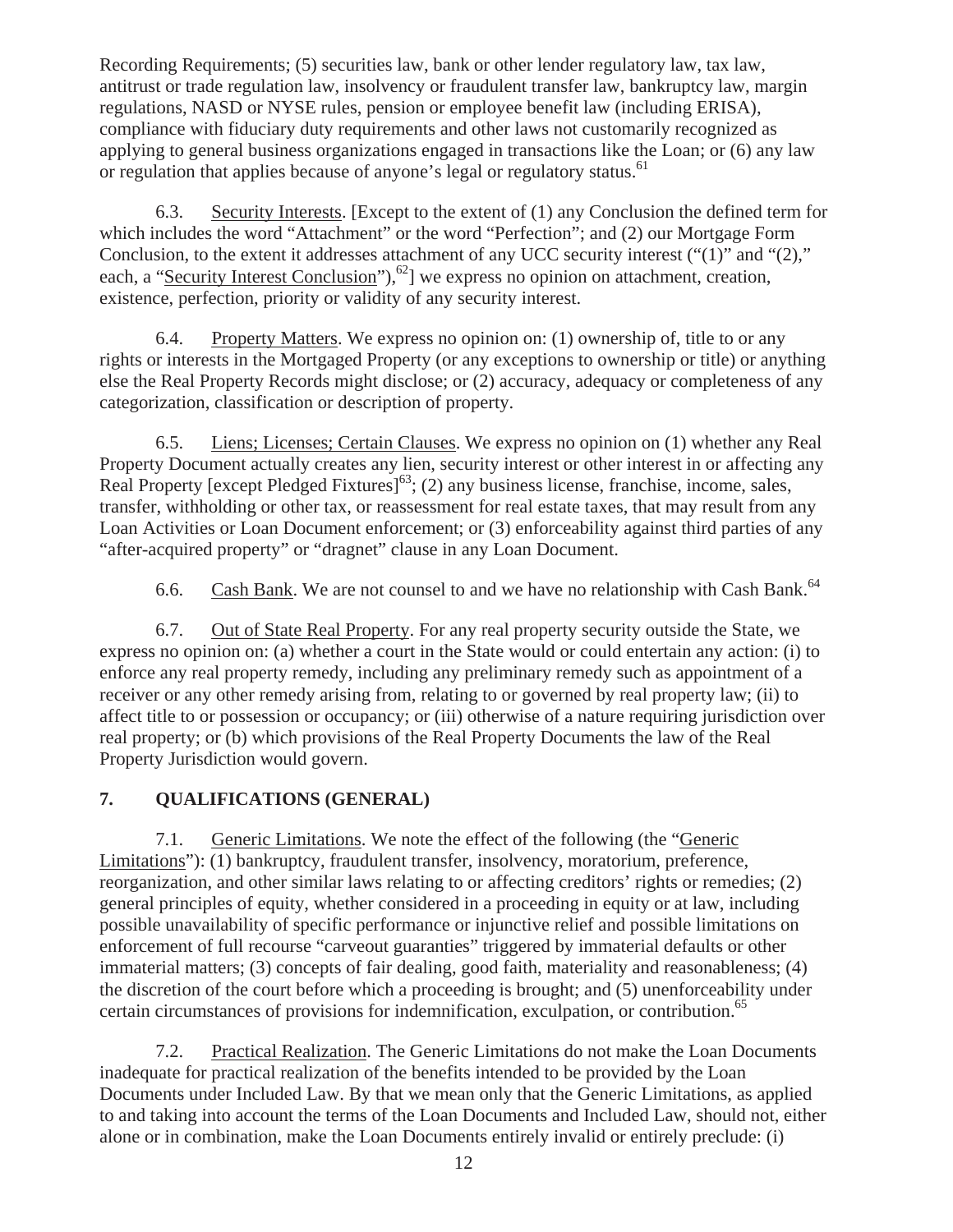acceleration of Borrower's obligation to repay principal and interest on the Loan if Borrower fails to pay or perform a substantial obligation under the Loan Documents, continuing beyond cure periods; or (ii) judicial enforcement, subject to the restrictions and requirements of Included Law, of Borrower's obligations to pay principal and interest.<sup>66</sup>

7.3. Law Considered. Our conclusions in this opinion reflect our consideration of only statutes, rules and regulations that a commercial real estate finance lawyer in the State, with an ordinary degree of professional competence in the area, would recognize normally apply to borrowers and guarantors in secured commercial loans.

7.4. Assignment Restrictions. We note the effect of UCC §§ 9-406, 9-407, 9-408 and 9-409 on any Loan Document provision that purports to prohibit, restrict, require consent for or otherwise condition or limit any assignment.<sup>67</sup>

7.5. Material Agreements and Pending Litigation Conclusions. Our Material Agreements Conclusion and Pending Litigation Conclusion: (a) rely solely on the Officer's Certificate, which we have not verified; and (b) reflect no investigation or searches on our part. We have no knowledge on these matters beyond the Officer's Certificate.<sup>68</sup>

# **8. QUALIFICATIONS (NEW YORK)**

8.1. UCC Limitations. New York UCC § 1-301 imposes mandatory choice of law provisions, which may not be varied by contract.<sup>69</sup>

8.2. Out of State Real Property. To the extent our Enforceability Conclusion relates to any contractual choice of New York law or forum in the Loan Documents but New York is not the Real Property Jurisdiction, we have relied exclusively upon, and assume federal constitutionality of, New York General Obligations Law § 5-1401. At least one federal district court has questioned that constitutionality if New York has no connection to the parties or the transaction and use of New York law would violate an important public policy of a more interested jurisdiction.70 We express no opinion on whether a jurisdiction outside New York would enforce a contractual choice of New York law or a judgment resulting from that choice of  $law.<sup>71</sup>$ 

8.3. RPAPL Limitations. Our opinions are subject to New York Real Property Actions and Proceedings Law ("RPAPL") §§ 1301 and 1371. These statutes set procedural and substantive standards, and sequencing requirements, that limit a mortgagee's ability to enforce, or obtain a deficiency or other personal judgment on, a loan secured by New York real property or a related guaranty (the "New York Limitations").<sup>72</sup> It is a traditional rule of New York law that the New York Limitations do not apply if a mortgagee seeks a personal judgment against a mortgagor or guarantor in New York after foreclosing on real property outside New York ("Outof-State Collateral").73 Recent cases both in and out of New York suggest, however, that courts may apply the New York Limitations even for Out-of-State Collateral, notwithstanding the traditional rule that they do not apply there.74 Thus a New York court could apply the New York Limitations even to Out-of-State Collateral, so Administrative Agent would need to consider them before commencing enforcement.<sup>75</sup>

8.4. CPLR Enforcement Limitation. We note Civil Practice Law and Rules § 5236(b), which states a mortgage lender cannot enforce a personal judgment against the mortgaged property.<sup>76</sup> We have not considered whether or how that restriction would apply to out-of-state real property under loan documents partly governed by New York law.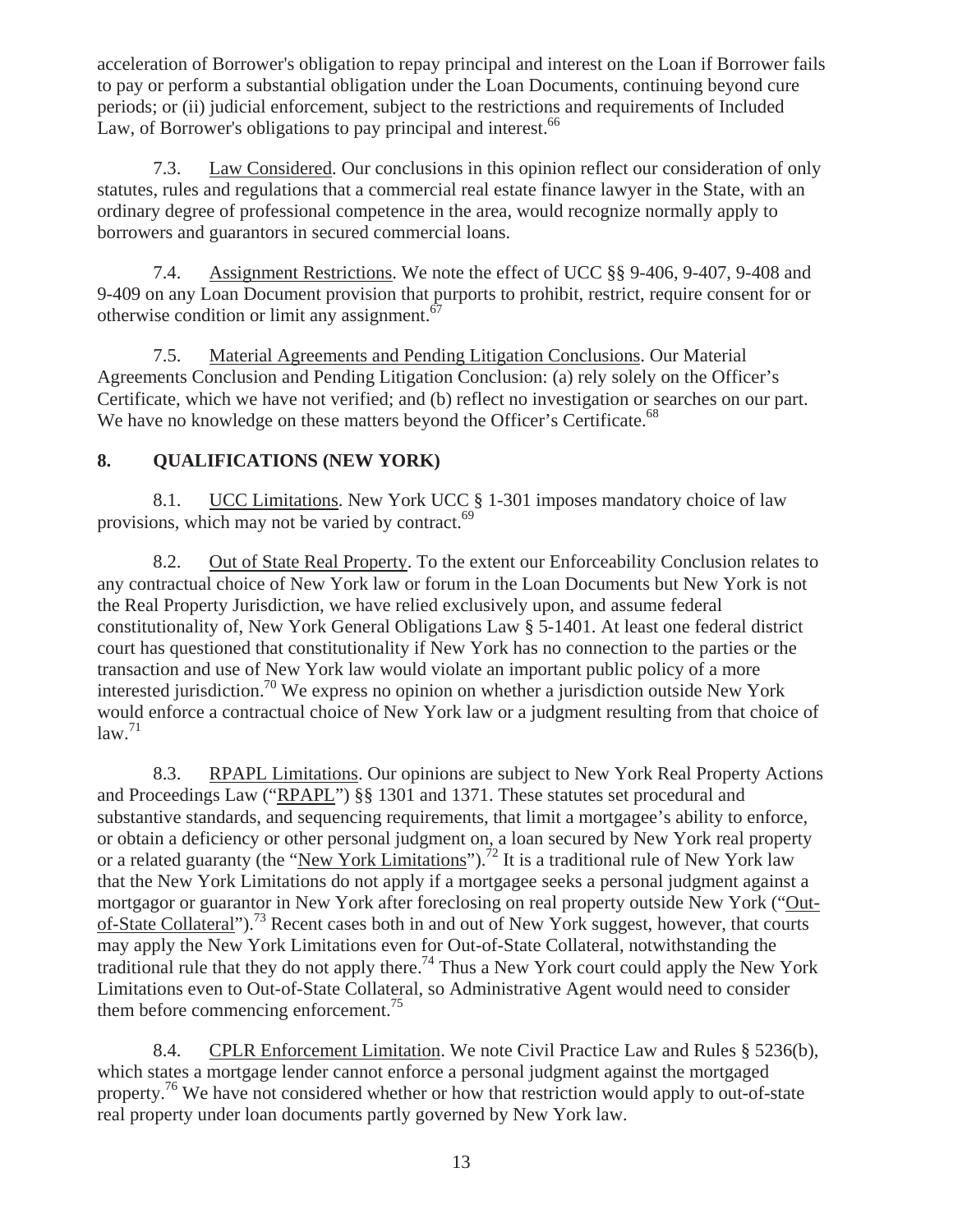8.5. Lien Law. We express no opinion on any compliance with the New York Lien Law (the "Lien Law"), including: (1) proper characterization of any "costs of improvement"; (2) compliance with filing requirements for any building loan agreement or any other filing the Lien Law may contemplate; (3) compliance with Lien Law provisions on statutory trusts (Article 3- A); and (4) accuracy of the § 22 Lien Law Affidavit attached to the Building Loan Agreement. The Lien Law states that the Building Loan may be used only to pay "costs of improvement." To the extent it funds other items, the Building Loan Mortgage may be subordinated. We have tried to help Borrower and Administrative Agent characterize costs to be funded from the Loan as "costs of improvement" or otherwise. The governing case law is inconsistent and uncertain. We do not guarantee those characterizations. We recommend: (a) erring on the side of caution; (b) categorizing any unclear future disbursement of Loan proceeds as not covering "costs of improvement"; and (c) hence funding those unclear future disbursements from the Project Loan, not the Building Loan. Also, it has become common for construction lenders to file a Notice of Lending to seek to mitigate exposure under Lien Law Article 3-A, although some commentators question the need for that.<sup>77</sup>

## **9. QUALIFICATIONS (SECURITY INTERESTS)**

Our Security Interest Conclusions are subject to these qualifications:<sup>78</sup>

9.1. Attachment. We assume Administrative Agent's security interest in the Mortgage UCC Collateral has attached.<sup>79</sup>

9.2. Non-Mortgage UCC Collateral. We express no opinion on any: (1) collateral outside the scope of UCC Articles 8 and 9; (2) priority of any security interest or lien; (3) agricultural lien; (4) property subject to a statute, regulation or treaty that preempts the UCC; or (5) collateral that consists of letter-of-credit rights, commercial tort claims, goods covered by a certificate of title, claims against any government or government agency, consumer goods, crops grown or to be grown, uncut timber or goods that are or are to become Fixtures, as-extracted collateral or cooperative interests.

9.3. Sufficiency. We assume the Loan Document collateral descriptions sufficiently describe the intended collateral. We express no opinion on whether general phrases such as "all personal property" or "all assets," used in a security agreement, would create a valid security interest in anything described that way.

9.4. Rights; Value. We assume Borrower has (or for after-acquired property will have) rights or the power to transfer rights in the Collateral.<sup>80</sup> We express no opinion on Borrower's rights in any Collateral. Administrative Agent's security interest in any after-acquired property will not attach until Borrower acquires it.

9.5. Deposit Accounts. To the extent the Collateral consists of one or more Deposit Accounts, we assume no one except Administrative Agent or Borrower has "control" of that Collateral under UCC § 9-104.<sup>81</sup>

9.6. Bankruptcy Code. If a debtor acquires property while subject to any proceeding under the United States Bankruptcy Code (the "Bankruptcy Code"), then Bankruptcy Code § 552 limits the effect of any previous security agreement. $82$ 

9.7. Assignment Prohibitions. We express no opinion on any security interest in any collateral subject to an agreement that prohibits, restricts or conditions its assignment, except to the extent that the UCC overrides that agreement or Borrower has complied with it.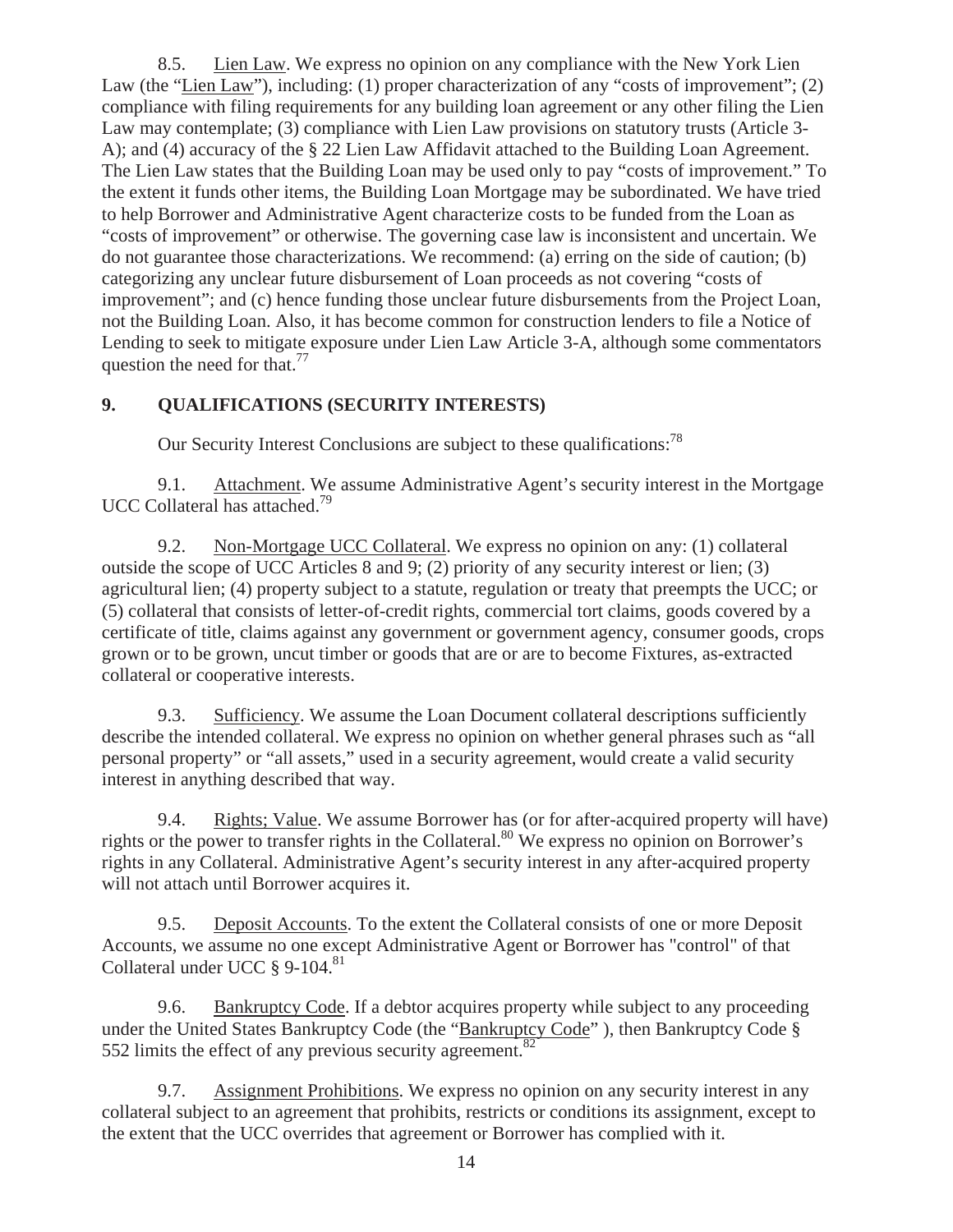9.8. Security Interest Limitations. UCC § 9-315 limits perfection of a security interest in "proceeds" (under the UCC) of collateral.<sup>83</sup> UCC § 9-335 or 9-336 limits any security interest in any goods that are accessions to, or commingled or processed with, other goods.<sup>84</sup> UCC  $\S$  9-515 limits the Fixture Filing's duration.<sup>85</sup>

9.9. UCC Restrictions. We also note: (i) unenforceability of contractual provisions waiving or varying the rules in UCC  $\S 9-602$ ;  $^{86}$  (ii) unenforceability in certain cases of contractual provisions on self-help or summary remedies without notice or opportunity for hearing or correction; and (iii) UCC provisions that require a secured party to act in good faith and in a commercially reasonable manner.

9.10. Transmitting Utilities. We assume Borrower is not a "transmitting utility" under UCC  $§$  9-102(a)(80).<sup>87</sup>

# **10. RESTRICTIONS**

This opinion speaks only as of the Closing Date. We disclaim any duty to advise you of anything occurring after the Closing Date that might affect any of our conclusions.

We furnish this opinion only to you and only for your benefit for the Loan. You may not rely on it for any other purpose.<sup>88</sup> You may not furnish or quote from this opinion to anyone else for any other purpose. No one else may rely on this opinion. This paragraph is subject to the remaining paragraphs (below) of this opinion.

We consent to reliance on this opinion by: (a) Administrative Agent and each Lender; (b) the successors, assigns or any replacement of any addressee of this opinion and (c) any trustee or servicer for any securitization that includes the Loan. Notwithstanding the previous sentence, this opinion may not be relied upon by any: (x) person acquiring its interest in the Loan in violation of the Loan Documents; (y) title insurer, even if it acquires an interest in the Loan by subrogation or any other means; or (z) successor or assign of either.

You may share this opinion, for review but not reliance, with any (a) accountant, attorney, auditor or other professional adviser; (b) participant or assignee; (c) rating agency that rates any notes or certificates issued in a securitization that includes the Loan; (d) non-hired nationally recognized statistical rating organization so long as it obtains access only through a password-protected website and complies with Rule 17g-5 under the Securities Exchange Act of 1934 or other law that applies, but we do not admit such review needs our consent; (e) government agency with regulatory authority over holder(s) of the Loan; or (f) designated persons by order of government authority.

*No Further Text on This Page.*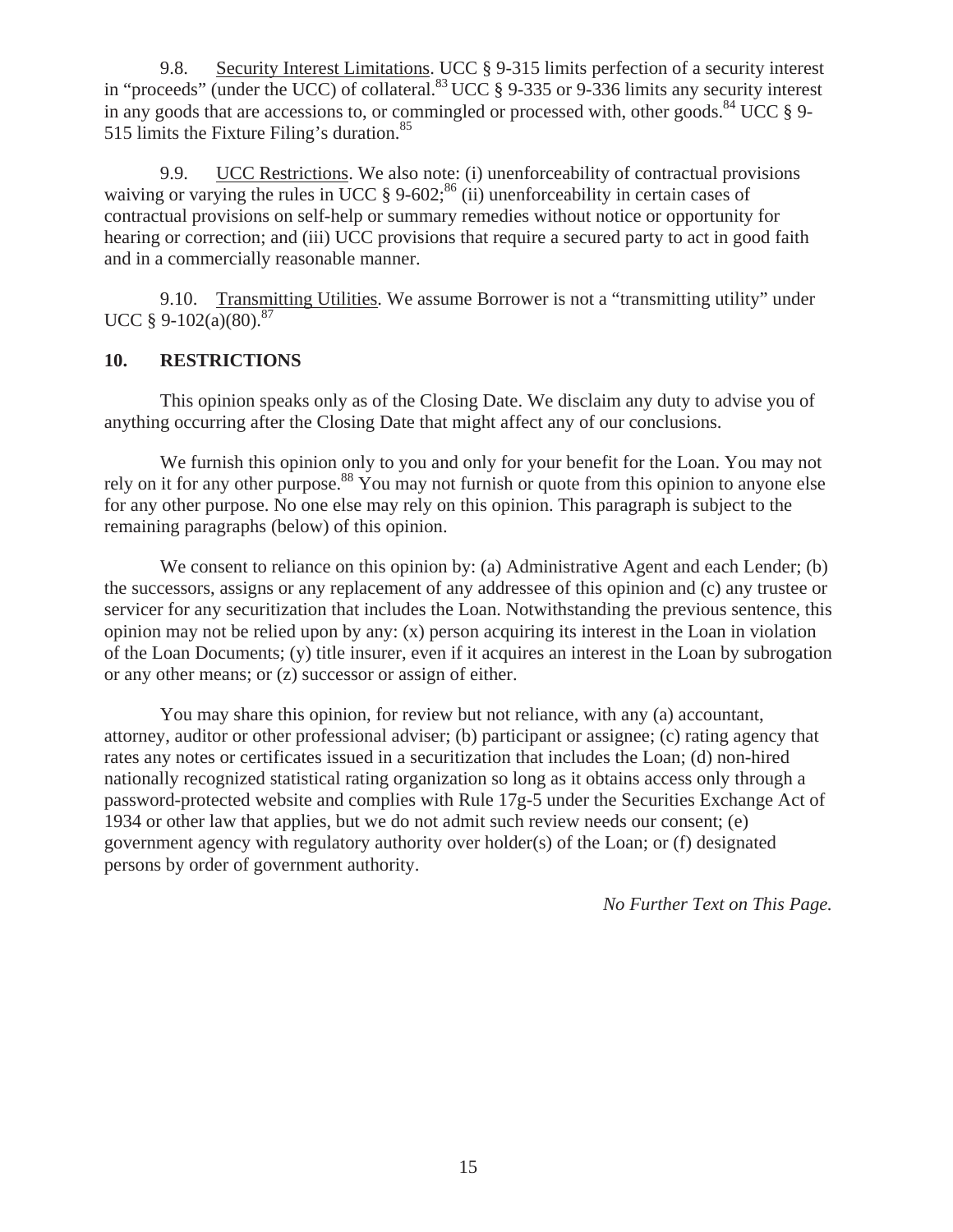Any reliance on or review of this opinion shall be on the conditions and understandings that: (i) it must be actual and reasonable under the circumstances at the time; and (ii) any person that relies upon or reviews this opinion shall keep it confidential, except for disclosures necessary and appropriate given the review or reliance otherwise allowed above.

Very truly yours,  $89$ 

#### **INDEX OF DEFINED TERMS**

| <b>Account Collateral Attachment Conclusion</b> |
|-------------------------------------------------|
|                                                 |
| Account Perfection Conclusion  13               |
|                                                 |
|                                                 |
|                                                 |
|                                                 |
| Borrower Status Conclusion  10                  |
|                                                 |
|                                                 |
|                                                 |
|                                                 |
|                                                 |
|                                                 |
|                                                 |
|                                                 |
| Enforceability Conclusion  11                   |
|                                                 |
| Execution and Delivery Conclusion  11           |
|                                                 |
|                                                 |
|                                                 |
| Fixtures Perfection Conclusion 12, 13           |
|                                                 |
|                                                 |
|                                                 |
|                                                 |
|                                                 |
|                                                 |
|                                                 |
|                                                 |
|                                                 |
|                                                 |
|                                                 |

4815-5369-8311, v. 74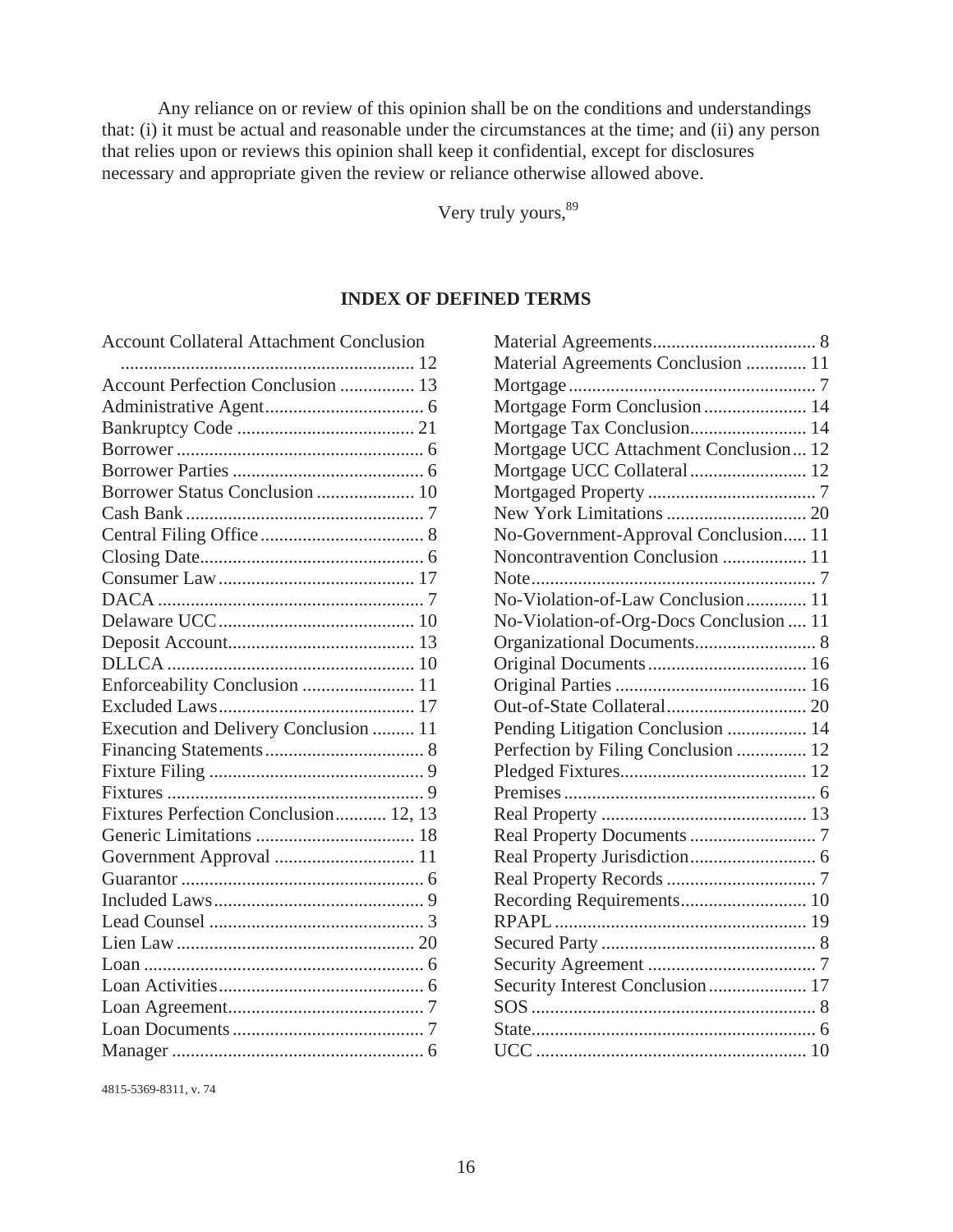## **Endnotes**

- 1. See In re SonicBLUE Inc., No. 03-51775, WL 926871, at \*3 (Bankr. N.D. Cal. Mar. 26, 2007) ("In what may have been a scrivener's error, the bankruptcy limitation in paragraph 9 referenced only paragraph 2 and not paragraph 3 of the opinion letter."). Counsel or its insurance carrier settled the resulting claims, plus some others, for about \$10 million.
- 2. Marc Dreier, once a prominent New York transactional lawyer, used left-over extra signature pages from closings to create new "loan documents" out of whole cloth. He engaged major law firms to issue opinions on those documents. When Dreier's victims sued everyone in sight, the opinion issuers became defendants, though they generally prevailed. For details, visit http://tinyurl.com/ zs7kfgj and www.bop.gov (inmates; find an inmate).
- 3. Every time something goes wrong with a legal opinion, new caveats are born, much like the development of insurance policies. In this case, one might add something like this: Communications with Lead Counsel. We have communicated entirely with Borrower Parties' lead closing counsel, ("Lead Counsel"), not with any Borrower Party, about the Loan Documents, this engagement, our engagement letter and issuance of this opinion. We have no relationship with any Borrower Party beyond that engagement by Lead Counsel. We assume Lead Counsel acts (and is fully authorized to act) for all Borrower Parties regarding this engagement. We disclaim any responsibility to confirm Lead Counsel's authority to engage us or to act for Borrower Parties. If any issue may exist regarding that authority, we encourage you to take such actions as may be necessary or appropriate to confirm Lead Counsel's authority and bona fides. If one has enough doubts to consider adding a paragraph like this one, that's also a good reason to take a pass.
- 4. This template assumes "Administrative Agent" holds the Mortgage acting for a Lender group. The Real Property Documents should identify Administrative Agent accordingly. Because all Loan Documents run to Administrative Agent for the Lenders, so should the opinion.
- 5. For a transaction entirely in New York, replace "Real Property Jurisdiction" with "State" throughout and define "State" just once.
- 6. If the opinion giver had only a limited role or engagement, say so, e.g.*, "*special," "local" or "New York" counsel. Even if a firm does most or all of a client's legal work, it will rarely identify itself as "general counsel."
- 7. If Manager is unrelated, remove it from Borrower Parties and add it later to the parties on whom counsel makes assumptions (due formation, execution, etc.).
- Though convenient, incorporation by reference might cause errors. One should try to define in the opinion, precisely, any terms it uses. To the extent an opinion uses terms defined in the Loan Documents, confirm:  $(1)$  the Loan Documents do in fact define them; and (2) the opinion uses each correctly. As an example of "2," the Loan Agreement probably defines "Loan Documents" to include every document in any way ever connected to the Loan. Counsel should not opine on those "Loan Documents," but instead only on specific "Loan Documents" defined in the opinion.
- 9. Most opinions do not have an index of defined terms. Given the extensive use of defined terms in this model, partly to avoid cross-references, an index of defined terms makes sense. One can certainly delete it.
- 10. Adjust as appropriate to capture all "significant" documents. To the extent those documents require new or different conclusions, adjust the opinion caveats accordingly.
- 11. Fill in the location of the Real Property Records, typically "County  $\alpha$  f
- 12. When opining on real property security document(s), identify them here. If the documents do not define Mortgaged Property, edit appropriately.
- 13. If the transaction involves Real Property Documents in only one state, the Real Property Jurisdiction, this defined term will work. One can globally replace it and the definite article that precedes it with the actual jurisdiction, e.g., "New York" or the "State." If the

transaction involves Real Property Documents in multiple states, edit accordingly.

- 14. Edit for entity type. These options cover only limited liability companies and limited partnerships. Corporations rarely appear in real estate transactions and opinions. Trusts sometimes appear, typically requiring involvement by the trust's counsel. When a transaction starts, clarify who will obtain entity searches and filings—typically Borrower's main closing counsel or Lender's counsel, not local counsel. Among other things, an entity's charter documents represent the best and only authoritative evidence of the entity's name.
- 15. Only for domestic entities or foreign entities registered in New York.
- 16. Include only in the unusual case where the opinion refers to Material Agreements.
- 17. Lender's counsel should distribute draft UCC financing statements, including exhibits and riders, early in the process. If they appear at the last minute, then this opinion will become a last-minute emergency. Prevention of that common problem requires help from Lender's counsel. Pre-filing has some appeal.
- 18. Particularly for filings in only one state, replace this defined term with the exact name of the office.
- 19. If the Mortgage acts as a fixture filing, delete this paragraph. Most states allow a Mortgage to act as a fixture filing if it satisfies UCC § 9-502(c). That eliminates a separate Fixture Filing as well as issues on expiration, continuation and future changes of the debtor's name or status. In New York, this approach has one possible downside to a secured party. Any New York Mortgage must limit its principal amount. If the Mortgage for any reason secures less than the entire Loan, one might prefer that the "principal amount" limitation not burden the fixture filing. One could use a separate fixture filing in addition to, or instead of, the fixture filing in the Mortgage. One can also try to assure that the "principal amount" limitation does not limit the granting language for the security interest in Fixtures. Although these New York concerns are technically valid, they may not justify incremental legal fees.
- 20. List other matters here as appropriate.
- 21. If the addressee rejects reliance on Borrower's representations and warranties, delete the concept. Counsel would then need to beef up the officers' certificates to deliver equivalent comfort, thus incurring legal fees to produce no value.
- The preceding sentence may not be necessary. It just states the only basis on which opinion giver could proceed. It might raise opinion giver's standard of care. But it is reasonable for Lender to request. It is also reasonable for opinion giver to omit.
- 23. If the preceding sentence causes concern, consider adding this nonstandard statement: "Instead, with your consent, we have relied on SOS website(s), confirming the 'Active' or equivalent status of each Borrower Party as of shortly before the Closing Date, as a substitute for a further datedown."
- 24. Although federal law is customary, local real estate counsel has no reason to opine on it. One hopes that someone with a more central role has considered the existence and effect of federal law.
- 25. In New York, typically delete the bracketed language because counsel can issue a choice of law opinion based on a favorable statute, as appears in the text of this opinion template. Other states often require a "reasoned opinion" not worth the trouble.
- 26. Include this clause only if counsel opines on these matters for Delaware entities. Clearly identify any conclusions on Delaware law. Non-Delaware counsel will often opine on "routine" matters of Delaware corporate or UCC law, but not "enforceability" of, e.g., the terms of an operating agreement. In "non-routine" cases, use Delaware counsel.
- 27. Include this clause when opining on UCC filings against Delaware entities.
- 28. The preceding sentence often appears in "routine" Delaware corporate opinions issued by non-Delaware lawyers. One could say Lender should reject it, insisting instead on either (a) an opinion from Delaware counsel; or (b) more diligence by non-Delaware counsel. As a practical matter, the formulation in text accurately describes industry standards and expectations for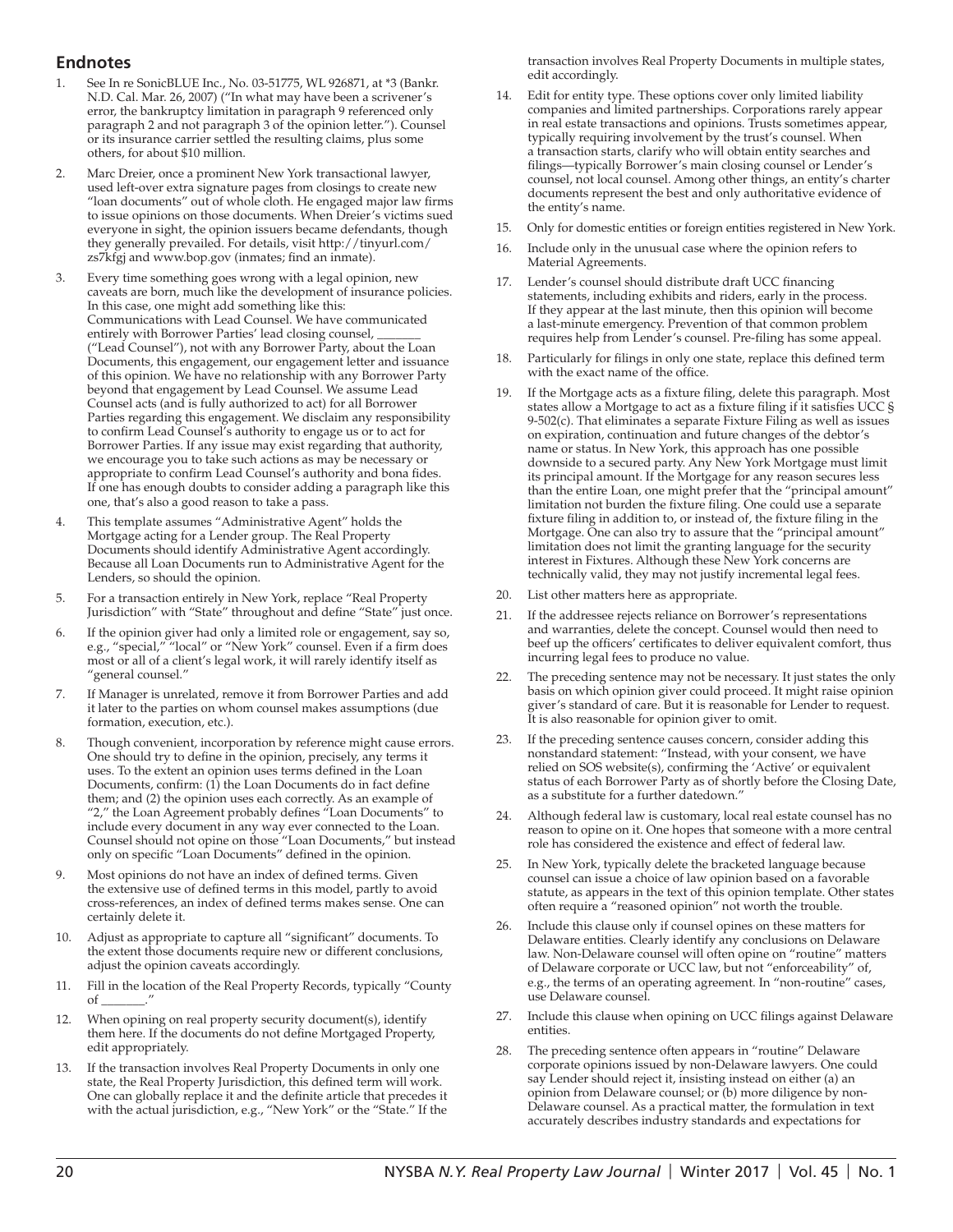simple Delaware entities the opinion giver formed. One would engage Delaware counsel for complex entities, entities with issues or history or (maybe) entities not formed by the opinion giver.

- When opining on more than one jurisdiction's UCC (e.g., where different states' UCC's govern validity and perfection), say which state's UCC governs which conclusion.
- 30. Sometimes one sees the word "legal" before the word "valid" or "binding." This may imply an opinion on legality, better addressed elsewhere in terms of noncontravention.
- 31. In New York, counsel can almost always readily issue a usury opinion for any substantial transaction with minimal due diligence. Rather than wait for such a request, this model opinion includes suitable language. This helps prevent sloppiness if counsel puts together a usury conclusion at the last minute in opinion negotiations.
- 32. Lender will often ask counsel to replace "should" with "will" or "shall."
- 33. Like usury, this conclusion will usually raise no concerns for a transaction whose documents choose New York law, and appears here to prevent last-minute sloppiness. New York law expressly validates New York choice of law clauses. See Ministers & Missionaries Benefit Bd. v. Snow, 26 N.Y.3d 466, 470, 45 N.E.3d 917, 919, 25 N.Y.S.3d 21, 23 (2015). But see below for caveats.
- 34. Counsel often raises an exception here for any Government Approval "any securities law may require for sale of any collateral." That seems unnecessary. The opinion refers only to Government Approvals required at the Closing Date.
- This conclusion is disfavored for outside counsel, especially local counsel. It should come, if at all, from Borrower's general or inhouse counsel.
- 36. Confirm that whatever document creates the security interest states it secures all Obligations under the Loan Documents.
- 37. Edit this paragraph based on circumstances and which document does what.
- 38. This language limits the perfection conclusion to only any collateral described in both the Mortgage and the Financing Statement. Absent Borrower consent, the description in the Financing Statement should not exceed that in the Mortgage. Borrower may, for example, consent to "all assets" in the Financing Statement even though the Mortgage or some other security agreement actually covers less.
- 39. Include this paragraph or the next, but not both. This way, the opinion will define "Pledged Fixtures" only once. For the reasons stated in the endnote accompanying the definition of Fixture Filing, usually the Mortgage should act as a fixture filing under  $\overline{UCC}$  § 9-502(c). This eliminates the next opinion paragraph. Conceivably Lender might perfect both within the Mortgage and with a separate fixture filing, in which case keep both paragraphs but adjust the definition of Fixtures Perfection Conclusion. Counsel typically does not opine on perfection of a security interest in Fixtures unless the same counsel opines on its attachment.
- 40. Use this paragraph when opining on New York Fixture Filings.
- 41. N.Y. U.C.C. § 9-102(a)(29) (2016). Administrative Agent might instead ask opinion giver to determine and confirm that the Deposit Accounts are in fact deposit accounts. Counsel might want to go a step further and add an assumption that Cash Bank's jurisdiction (determined under UCC § 9-304) consists of a certain state. Counsel should be able to resolve that issue without making an assumption.
- 42. This opinion conclusion may sound "routine," but it is not. If Lender will obtain title insurance, delete it. If counsel must include it, consider county recording requirements. Think of all the ways the recording office might "bounce" the document, e.g., inadequate acknowledgment or notary stamp, missing legal description or other identifying information, inconsistent or incomplete names of parties or signers, missing block and lot number, inadequate space to file-stamp the document, prohibition of blue ink, requirement for blue ink, other technical details. We didn't go to law school to master these technical details, but getting them wrong can inflict worse damage than getting

some sophisticated legal concept wrong. Counsel must consider everything about the "form" of the document when opining on recordable form.

43. Lender sometimes ask counsel to confirm that the documents contain the usual State-specific "magic language." This should be resisted, as it is not a typical opinion conclusion. It is best covered in a memo, an email or a conversation after due regard to conflict waivers. If counsel is completely confident on the documents and its allegiances, counsel might say:

> State Law Provisions. The Loan Documents contain all material State-specific provisions on Lender's rights and remedies that typically appear in secured commercial loan documents governed by State law.

- Counsel does not opine that a mortgage creates or will create a lien on real property. That is the province of title insurance. Use the language suggested here. Don't refer to "perfection" of a mortgage lien on real property.
- 45. If the Mortgage covers fixtures and satisfies UCC Section 9-502(c), delete bracketed text.
- 46. If asked, counsel can identify the proper office in which to record the Mortgage.
- 47. In this opinion paragraph, don't use broad terms like "Mortgaged Property." These include all kinds of collateral for which this opinion paragraph would not apply.
- 48. If Administrative Agent's counsel seeks comfort that Administrative Agent and any Lender need not qualify in New York to make a Loan secured by New York real property, then consider this language:

No Qualification. Administrative Agent and the Lenders need not qualify to do business in New York solely to make the Loan; acquire their rights and security under the Loan Documents; or collect or enforce the Loan or its security. We express no opinion on any requirement that could apply if any person took title to any collateral in New York or made multiple loans secured by New York real property.

 This conclusion was once common but is now rare. Administrative Agent and the Lenders should know whether they are or need to be qualified, without help from local counsel. Any request for this conclusion from local counsel by a major financial institution is rather silly. If counsel provides this conclusion, then counsel should satisfy itself that the Loan is a commercial loan and not a residential loan.

- 49. This conclusion is disfavored. It should come just from Borrower or from Borrower's inside counsel. If counsel provides this conclusion, then the Officer's Certificate should state appropriate facts. Consider whether reliance on an Officer's Certificate creates a duty to rely justifiably, especially for pending litigation, a matter of public record. Obtain such a certificate from each party the Pending Litigation Conclusion covers. If the Pending Litigation Conclusion is removed, then search for that phrase and adjust as appropriate.
- In addition to the listed generic caveats, counsel should raise a specific qualification if counsel knows the parties attach particular importance to specific provisions of their agreement and such provisions are of dubious enforceability. Consider whether other deal-specific conclusions in the opinion require any special exceptions.
- 51. If counsel opines on some of these matters, edit accordingly. Nevertheless raise an assumption for any of these matters under any Excluded Law and for all matters outside the opinion, such as Cash Bank and (if not a Credit Party) Manager.
- 52. If counsel opines on any of these matters for Borrower Parties, then Lender may worry about the assumptions in this paragraph, even with the introductory exception. Counsel can resolve that concern by making clear that counsel is not assuming its own conclusions, and adjusting the assumptions accordingly.
- 53. Omit this paragraph if Guarantor is an entity covered by the opinion conclusions.